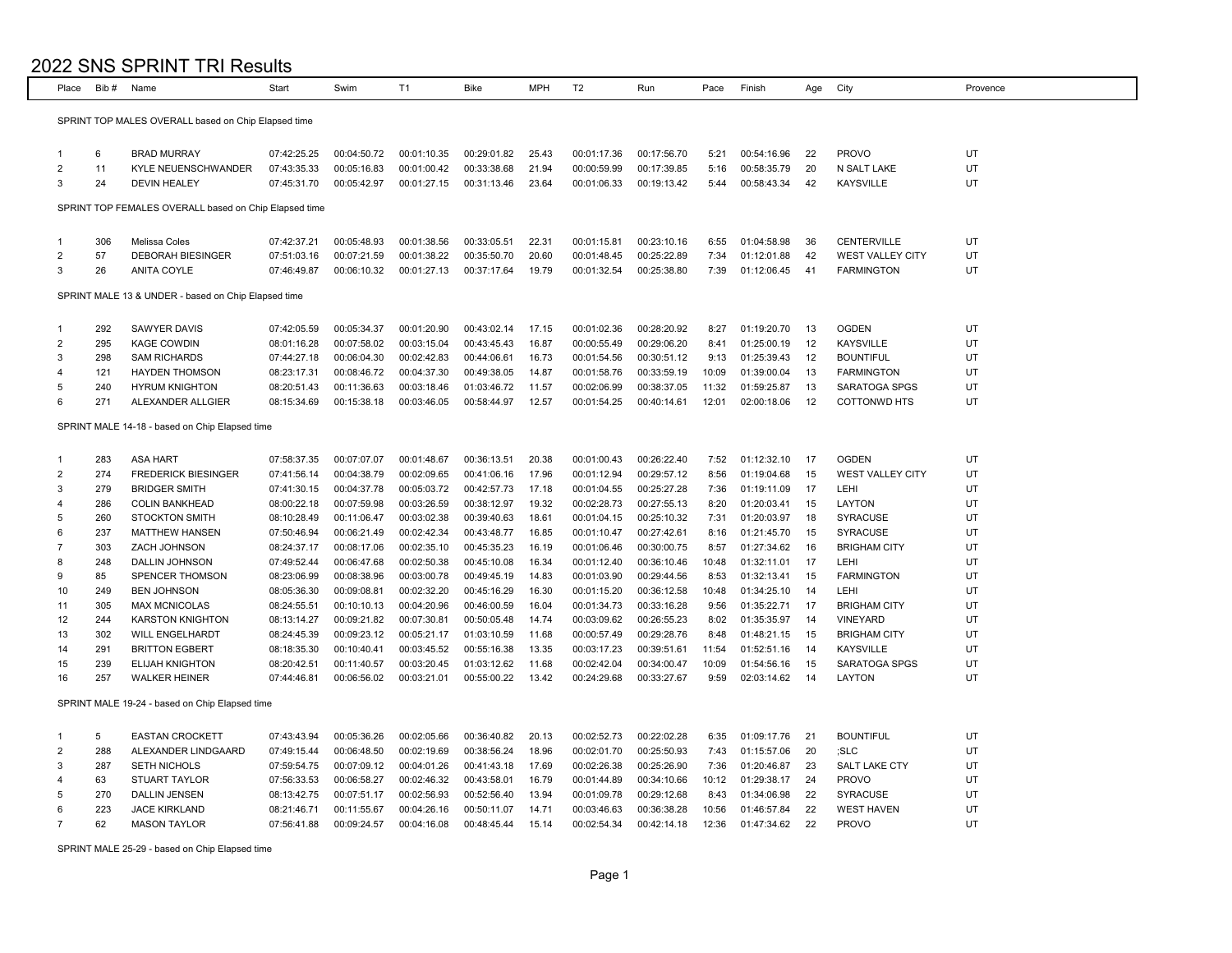| Place          | Bib#       | Name                                           | Start       | Swim        | T <sub>1</sub> | <b>Bike</b> | MPH            | T <sub>2</sub> | Run         | Pace           | Finish      | Age      | City                               | Provence |
|----------------|------------|------------------------------------------------|-------------|-------------|----------------|-------------|----------------|----------------|-------------|----------------|-------------|----------|------------------------------------|----------|
|                |            |                                                |             |             |                |             |                |                |             |                |             |          |                                    |          |
|                |            |                                                |             |             |                |             |                |                |             |                |             |          |                                    |          |
| $\mathbf{1}$   | 13         | <b>ANDREW APOSHIAN</b>                         | 07:46:23.90 | 00:06:36.38 | 00:01:09.69    | 00:35:22.79 | 20.87          | 00:01:11.59    | 00:18:35.71 | 5:33           | 01:02:56.18 | 27       | <b>CENTERVILLE</b>                 | UT       |
| 2              | 32         | ANDY RIGENHAGEN                                | 07:47:08.22 | 00:06:31.19 | 00:01:41.69    | 00:34:39.71 | 21.30          | 00:01:38.37    | 00:26:56.53 | 8:02           | 01:11:27.50 | 28       | S SALT LAKE                        | UT       |
| 3              | 154        | ANDREW TALLEY                                  | 08:11:05.37 | 00:06:11.08 | 00:03:57.15    | 00:42:48.29 | 17.24          | 00:01:16.12    | 00:21:35.15 | 6:27           | 01:15:47.81 | 27       | LAYTON                             | UT       |
| 4              | 33         | <b>ALEX INSKEEP</b>                            | 07:47:17.28 | 00:06:56.28 | 00:01:58.00    | 00:37:43.83 | 19.57          | 00:01:39.98    | 00:28:06.27 | 8:23           | 01:16:24.39 | 27       | TAYLORSVILLE                       | UT       |
| 5              | 126        | JUAN SEPULVEDA                                 | 08:07:35.96 | 00:08:09.42 | 00:03:24.43    | 00:39:31.09 | 18.68          | 00:01:01.29    | 00:24:26.17 | 7:18           | 01:16:32.41 | 27       | CENTERVILLE                        | UT       |
| 6              | 259        | <b>KYLER OLSEN</b>                             | 08:07:56.32 | 00:10:31.29 | 00:01:58.27    | 00:39:33.24 | 18.66          | 00:02:23.52    | 00:22:36.38 | 6:45           | 01:17:02.72 | 26       | LOGAN                              | UT       |
| $\overline{7}$ | 256        | <b>ADAM FLETCHER</b>                           | 08:04:04.32 | 00:06:29.38 | 00:02:54.38    | 00:43:23.12 | 17.01          | 00:01:06.76    | 00:26:53.73 | 8:01           | 01:20:34.60 | 25       | LAYTON                             | UT       |
| 8              | 79         | <b>BRADEN BURNS</b>                            | 07:54:00.15 | 00:08:42.55 | 00:02:10.26    | 00:42:22.94 | 17.42          | 00:01:56.83    | 00:25:25.11 | 7:35           | 01:20:37.71 | 25       | LAYTON                             | UT       |
| 9              | 10         | <b>BRAEDEN DUSTIN</b>                          | 07:46:41.09 | 00:06:21.15 | 00:03:54.18    | 00:42:18.37 | 17.45          | 00:02:27.21    | 00:26:27.69 | 7:54           | 01:21:28.62 | 27       | N SALT LAKE                        | UT       |
| 10             | 199        | JARED COFFMAN                                  | 08:16:43.43 | 00:09:09.01 | 00:02:05.71    | 00:39:40.33 | 18.61          | 00:02:12.32    | 00:29:30.96 | 8:48           | 01:22:38.36 | 29       | <b>MAPLETON</b>                    | UT       |
| 11             | 153        | <b>BRANDON COFFMAN</b>                         | 08:16:32.51 | 00:09:20.74 | 00:02:29.18    | 00:43:06.37 | 17.12          | 00:02:24.33    | 00:31:47.30 | 9:29           | 01:25:09.95 | 25       | <b>MAPLETON</b>                    | UT       |
| 12             | 144        | <b>PARKER HAWK</b>                             | 08:13:34.29 | 00:08:37.68 | 00:03:53.19    | 00:46:06.76 | 16.01          | 00:02:51.00    | 00:32:55.89 | 9:50           | 01:34:24.54 | 25       | <b>BOUNTIFUL</b>                   | UT       |
| 13             | 131        | <b>RILEY HUGHES</b>                            | 08:15:14.91 | 00:09:49.47 | 00:04:22.97    | 00:47:43.89 | 15.47          | 00:03:09.21    | 00:31:59.62 | 9:33           | 01:34:57.19 | 25       | <b>SALT LAKE CITY</b>              | UT       |
| 14             | 31         | <b>DEREK DAY</b>                               | 08:16:05.69 | 00:08:51.71 | 00:03:50.46    | 00:54:49.21 | 13.46          | 00:01:55.71    | 00:29:40.82 | 8:51           | 01:36:04.93 | 29       | <b>MILLCREEK</b>                   | UT       |
| 15             | 125        | <b>TANNER HUGHES</b>                           | 08:15:07.86 | 00:10:00.56 | 00:04:19.86    | 00:54:17.82 | 13.60          | 00:02:03.97    | 00:40:09.32 | 11:59          | 01:48:46.55 | 28       | <b>CEDAR HILLS</b>                 | UT       |
| 16             | 262        | <b>KEVIN ARIZA</b>                             | 08:24:06.97 | 00:13:28.94 | 00:04:55.28    | 00:57:05.01 | 12.93          | 00:05:23.71    | 00:46:46.48 | 13:58          | 02:07:39.44 | 27       | WOODS CROSS                        | UT       |
|                |            |                                                |             |             |                |             |                |                |             |                |             |          |                                    |          |
|                |            | SPRINT MALE 30-34 - based on Chip Elapsed time |             |             |                |             |                |                |             |                |             |          |                                    |          |
|                |            |                                                |             |             |                |             |                |                |             |                |             |          |                                    |          |
| $\mathbf{1}$   | 23         | <b>ANDREW BIRD</b>                             | 07:43:52.01 | 00:05:20.13 | 00:01:08.82    | 00:31:38.02 | 23.33          | 00:01:16.22    | 00:20:02.04 | 5:59           | 00:59:25.24 | 33       | <b>OGDEN</b>                       | UT       |
| 2              | 14         | <b>DALLIN OTT</b>                              | 07:46:15.91 | 00:06:03.09 | 00:01:17.62    | 00:29:38.54 | 24.90          | 00:01:13.02    | 00:23:34.73 | 7:02           | 01:01:47.02 | 31       | <b>BOUNTIFUL</b>                   | UT       |
| 3              | 46         | <b>BRAD SCHAFF</b>                             | 07:51:22.99 | 00:06:24.53 | 00:01:37.91    | 00:34:20.95 | 21.50          | 00:01:13.56    | 00:20:27.48 | 6:06           | 01:04:04.46 | 31       | <b>OGDEN</b>                       | UT       |
| 4              | 212        | <b>JUSTIN HOFFMAN</b>                          | 07:50:38.93 | 00:06:52.58 | 00:01:42.85    | 00:34:28.95 | 21.41          | 00:01:22.68    | 00:23:17.46 | 6:57           | 01:07:44.53 | -33      | <b>BOUNTIFUL</b>                   | UT       |
| 5              | 78         | <b>JOSHUA BURNS</b>                            | 07:53:51.61 | 00:07:00.78 | 00:01:51.82    | 00:36:22.80 | 20.29          | 00:01:30.57    | 00:23:44.41 | 7:05           | 01:10:30.40 | 32       | LAYTON                             | UT       |
| 6              | 124        | <b>RICK EVANS</b>                              | 08:00:12.34 | 00:09:04.89 | 00:02:08.18    | 00:36:17.53 | 20.34          | 00:01:18.36    | 00:24:36.64 | 7:21           | 01:13:25.62 | 31       | <b>MURRAY</b>                      | UT       |
| $\overline{7}$ | 123        | <b>AARON MILES</b>                             | 07:59:39.13 | 00:08:06.92 | 00:02:04.04    | 00:38:59.89 | 18.93          | 00:01:44.87    | 00:23:50.02 | 7:07           | 01:14:45.76 | 33       | <b>OGDEN</b>                       | UT       |
| 8              | 73         | <b>TYSON HINTZE</b>                            | 07:59:30.89 | 00:08:47.16 | 00:01:31.03    | 00:38:54.90 | 18.97          | 00:01:54.96    | 00:24:47.29 | 7:24           | 01:15:55.35 | 32       | <b>AMERICAN FORK</b>               | UT       |
| 9              | 35         | <b>BLAKE FOLSOM</b>                            | 07:53:26.28 | 00:06:48.04 | 00:01:57.43    | 00:38:04.30 | 19.39          | 00:01:30.51    | 00:29:33.06 | 8:49           | 01:17:53.36 | -34      | NORTH SALT LAKE                    | UT       |
| 10             | 307        | <b>Brian Messer</b>                            | 08:12:39.27 | 00:09:57.78 | 00:03:25.52    | 00:39:24.58 | 18.73          | 00:02:07.81    | 00:26:08.19 | 7:48           | 01:21:03.89 | 33       | <b>SARATOGA SPGS</b>               | UT       |
| 11             | 156        | <b>RICK LEWIS</b>                              | 07:59:47.63 | 00:11:47.18 | 00:02:52.08    | 00:42:22.85 | 17.42          | 00:01:23.46    | 00:23:01.23 | 6:52           | 01:21:26.81 | 33       | <b>OGDEN</b>                       | UT       |
| 12             | 145        | <b>CONNOR DUSTIN</b>                           | 07:46:32.31 | 00:06:30.95 | 00:04:02.31    | 00:41:02.39 | 17.99          | 00:02:21.50    | 00:28:41.15 | 8:34           | 01:22:38.31 | 30       | <b>WEST JORDAN</b>                 | UT       |
| 13             | 60         | <b>CARTER HEWLETT</b>                          | 07:49:07.61 | 00:06:28.22 | 00:05:06.64    | 00:45:29.14 | 16.23          | 00:02:47.93    | 00:24:32.37 | 7:19           | 01:24:24.31 | 31       | <b>MURRAY</b>                      | UT       |
| 14             | 110        | <b>SEAN SWEENEY</b>                            | 08:01:07.33 | 00:08:00.88 | 00:03:24.08    | 00:41:53.41 | 17.62          | 00:04:02.70    | 00:31:17.63 | 9:20           | 01:28:38.73 | 32       | <b>BOUNTIFUL</b>                   | UT       |
| 15             | 247        | <b>CHAD CHRISTENSEN</b>                        | 08:09:32.53 | 00:07:59.94 | 00:02:38.15    | 00:43:34.29 | 16.94          | 00:01:45.25    | 00:34:13.86 | 10:13          | 01:30:11.51 | 34       | S SALT LAKE                        | UT       |
| 16             | 74         | <b>HUNTER LINDSEY</b>                          | 07:59:21.61 | 00:06:50.99 | 00:03:05.00    | 00:54:03.16 | 13.65          | 00:01:21.77    | 00:32:27.90 | 9:41           | 01:37:48.83 | 32       | LEHI                               | UT       |
| 17<br>18       | 218<br>289 | JUAN DE LA PENA<br><b>JARED HALL</b>           | 08:13:26.31 | 00:09:41.86 | 00:03:43.01    | 00:48:03.88 | 15.36<br>14.08 | 00:01:38.22    | 00:36:25.45 | 10:52<br>10:54 | 01:39:32.44 | 32<br>32 | <b>TAYLORSVILLE</b><br><b>OREM</b> | UT<br>UT |
|                |            |                                                | 08:17:56.56 | 00:11:28.19 | 00:04:24.22    | 00:52:26.31 |                | 00:02:36.22    | 00:36:32.56 |                | 01:47:27.52 |          |                                    |          |
|                |            | SPRINT MALE 35-39 - based on Chip Elapsed time |             |             |                |             |                |                |             |                |             |          |                                    |          |
|                |            |                                                |             |             |                |             |                |                |             |                |             |          |                                    |          |
| 1              | 52         | <b>ANTHONY VANCE</b>                           | 07:48:58.52 | 00:06:57.43 | 00:01:15.68    | 00:34:44.32 | 21.25          | 00:01:10.18    | 00:23:56.42 | 7:09           | 01:08:04.04 | 39       | <b>BOUNTIFUL</b>                   | UT       |
| $\overline{2}$ | 275        | <b>MIKE SOHM</b>                               | 08:10:45.41 | 00:07:18.14 | 00:02:34.52    | 00:35:32.53 | 20.77          | 00:02:06.66    | 00:26:03.33 | 7:47           | 01:13:35.20 | 36       | <b>SANDY</b>                       | UT       |
| 3              | 297        | <b>JASON WEBSTER</b>                           | 08:06:07.79 | 00:05:51.13 | 00:02:50.35    | 00:38:09.14 | 19.34          | 00:02:55.86    | 00:25:58.83 | 7:45           | 01:15:45.32 | 39       | N SALT LAKE                        | UT       |
| 4              | 84         | DANIEL FRISCHKNECHT                            | 08:06:21.18 | 00:08:22.90 | 00:02:10.87    | 00:36:01.48 | 20.49          | 00:02:50.70    | 00:26:43.58 | 7:59           | 01:16:09.56 | -37      | CENTERVILLE                        | UT       |
| 5              | 108        | <b>JEREMY LAWSON</b>                           | 08:00:38.01 | 00:08:42.22 | 00:02:48.74    | 00:38:20.09 | 19.25          | 00:02:05.45    | 00:27:05.92 | 8:05           | 01:19:02.44 | 38       | <b>BOUNTIFUL</b>                   | UT       |
| 6              | 135        | <b>ALAN BABCOCK</b>                            | 07:57:07.89 | 00:07:00.05 | 00:02:32.51    | 00:45:31.84 | 16.21          | 00:00:58.70    | 00:24:49.28 | 7:24           | 01:20:52.40 | 37       | <b>SALT LAKE CITY</b>              | UT       |
| $\overline{7}$ | 111        | <b>JORDAN NICHOLLS</b>                         | 08:11:15.06 | 00:08:07.72 | 00:03:29.12    | 00:40:09.88 | 18.38          | 00:02:08.13    | 00:28:49.66 | 8:36           | 01:22:44.53 | 38       | <b>SYRACUSE</b>                    | UT       |
| 8              | 175        | <b>KYLE FREDERIKSEN</b>                        | 08:01:37.93 | 00:09:59.83 | 00:03:27.48    | 00:45:14.95 | 16.32          | 00:02:03.44    | 00:25:33.05 | 7:38           | 01:26:18.77 | 35       | LAYTON                             | UT       |
| 9              | 28         | <b>JOEL SELIGSTEIN</b>                         | 07:46:07.21 | 00:06:44.95 | 00:02:31.98    | 00:41:51.66 | 17.63          | 00:01:51.55    | 00:34:58.42 | 10:26          | 01:27:58.57 | 37       | <b>PARK CITY</b>                   | UT       |
|                |            |                                                |             |             |                |             |                |                |             |                |             |          |                                    |          |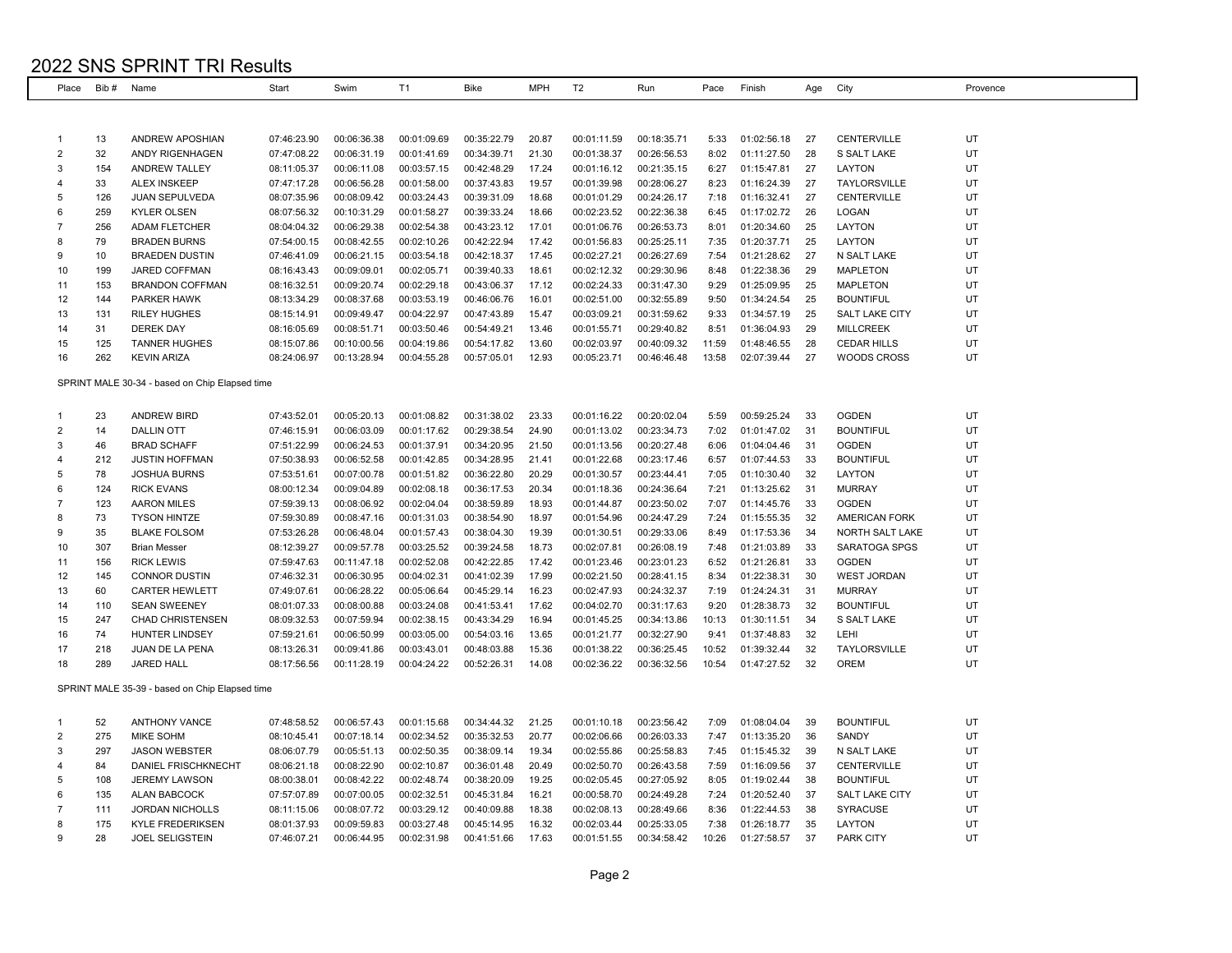| Place          | Bib# | Name                                           | Start       | Swim        | T1          | <b>Bike</b> | <b>MPH</b> | T <sub>2</sub> | Run         | Pace  | Finish      | Age | City                  | Provence |
|----------------|------|------------------------------------------------|-------------|-------------|-------------|-------------|------------|----------------|-------------|-------|-------------|-----|-----------------------|----------|
| 10             | 71   | <b>BRANDON WRIGHT</b>                          | 08:01:30.23 | 00:09:38.50 | 00:03:45.53 | 00:41:57.28 | 17.59      | 00:03:13.18    | 00:29:27.31 | 8:47  | 01:28:01.82 | 36  | SARATOGA SPRINGS      | UT       |
| 11             | 269  | PETER SMYTH                                    | 08:19:31.22 | 00:11:34.45 | 00:05:58.02 | 00:43:39.79 | 16.91      | 00:02:32.48    | 00:30:52.60 | 9:13  | 01:34:37.36 | 38  | <b>HOLLADAY</b>       | UT       |
| 12             | 88   | <b>MATT BERRY</b>                              | 08:18:57.60 | 00:13:11.44 | 00:04:56.61 | 00:42:58.80 | 17.18      | 00:02:44.08    | 00:33:52.10 | 10:07 | 01:37:43.04 | 36  | S SALT LAKE           | UT       |
| 13             | 243  | <b>JEFF KNIGHTON</b>                           | 08:12:53.51 | 00:09:42.58 | 00:07:26.74 | 00:51:34.72 | 14.31      | 00:04:07.42    | 00:35:20.30 | 10:33 | 01:46:36.78 | 39  | <b>VINEYARD</b>       | UT       |
|                |      | SPRINT MALE 40-44 - based on Chip Elapsed time |             |             |             |             |            |                |             |       |             |     |                       |          |
| -1             | 20   | <b>JUSTIN JOHNSON</b>                          | 07:45:46.70 | 00:06:23.30 | 00:01:18.53 | 00:29:25.59 | 25.09      | 00:01:24.91    | 00:20:36.04 | 6:09  | 00:59:08.39 | 44  | LAYTON                | UT       |
| $\overline{2}$ | 22   | <b>RYAN ELLIS</b>                              | 07:45:58.01 | 00:05:50.79 | 00:01:14.35 | 00:32:32.27 | 22.68      | 00:00:59.49    | 00:19:37.32 | 5:51  | 01:00:14.25 | 43  | <b>AMMON</b>          | ID       |
| 3              | 44   | <b>RYAN BANKHEAD</b>                           | 07:51:32.38 | 00:06:44.06 | 00:01:22.21 | 00:32:22.25 | 22.80      | 00:01:47.04    | 00:22:06.32 | 6:36  | 01:04:21.90 | 42  | LAYTON                | UT       |
| $\overline{4}$ | 195  | <b>RYAN KINGSTON</b>                           | 07:54:35.62 | 00:07:11.85 | 00:00:59.78 | 00:36:20.78 | 20.31      | 00:01:37.36    | 00:21:23.46 | 6:23  | 01:07:33.26 | 41  | SARATOGA SPRINGS      | UT       |
| 5              | 276  | <b>JOHN MANNING</b>                            | 07:48:15.96 | 00:06:53.82 | 00:02:07.90 | 00:35:26.49 | 20.83      | 00:01:46.37    | 00:23:46.03 | 7:06  | 01:10:00.62 | 43  | N SALT LAKE           | UT       |
| 6              | 92   | PHILLIP HARRISON                               | 07:53:35.18 | 00:07:06.12 | 00:01:56.85 | 00:36:35.81 | 20.17      | 00:01:40.83    | 00:22:58.58 | 6:51  | 01:10:18.21 | 43  | <b>WEST JORDAN</b>    | UT       |
| $\overline{7}$ | 241  | <b>RYAN ROCQUE</b>                             | 07:51:15.08 | 00:07:52.85 | 00:01:50.80 | 00:36:52.25 | 20.02      | 00:01:24.47    | 00:22:50.31 | 6:49  | 01:10:50.69 | 42  | <b>AMERICAN FORK</b>  | UT       |
| 8              | 66   | STEPHEN JOHNSON                                | 07:51:50.17 | 00:07:14.72 | 00:03:17.03 | 00:35:16.02 | 20.93      | 00:01:11.21    | 00:24:48.74 | 7:24  | 01:11:47.73 | 43  | <b>ROY</b>            | UT       |
| 9              | 100  | <b>DAVID JAMISON</b>                           | 07:53:44.61 | 00:07:24.90 | 00:02:40.63 | 00:38:28.14 | 19.19      | 00:01:46.18    | 00:26:44.85 | 7:59  | 01:17:04.72 | 40  | <b>BOUNTIFUL</b>      | UT       |
| 10             | 229  | <b>WILLIAM IRWIN</b>                           | 08:03:35.93 | 00:08:27.92 | 00:01:27.14 | 00:36:36.14 | 20.16      | 00:01:38.73    | 00:29:27.37 | 8:47  | 01:17:37.31 | 40  | <b>FARMINGTON</b>     | UT       |
| 11             | 242  | <b>KADE SMITH</b>                              | 07:56:57.08 | 00:07:39.98 | 00:02:43.91 | 00:40:10.92 | 18.37      | 00:02:29.46    | 00:26:59.64 | 8:03  | 01:20:03.93 | 40  | <b>SYRACUSE</b>       | UT       |
| 12             | 69   | <b>CHAS BURKS</b>                              | 07:55:57.53 | 00:07:40.38 | 00:02:55.46 | 00:38:57.35 | 18.95      | 00:01:58.56    | 00:28:39.15 | 8:33  | 01:20:10.91 | 42  | <b>FARMINGTON</b>     | UT       |
| 13             | 217  | <b>JOHN KIRKLAND</b>                           | 08:21:36.07 | 00:12:05.25 | 00:04:25.22 | 00:39:27.77 | 18.71      | 00:03:14.58    | 00:24:51.97 | 7:25  | 01:24:04.80 | 41  | <b>OGDEN</b>          | UT       |
| 14             | 89   | <b>JACOB JOHNSTON</b>                          | 08:00:03.35 | 00:08:15.67 | 00:02:50.16 | 00:40:29.05 | 18.23      | 00:01:28.71    | 00:31:45.23 | 9:29  | 01:24:48.84 | 43  | <b>WEST JORDAN</b>    | UT       |
| 15             | 149  | <b>TOMMY RIVAS</b>                             | 08:07:24.90 | 00:10:20.58 | 00:03:25.96 | 00:41:37.24 | 17.73      | 00:01:31.57    | 00:28:56.00 | 8:38  | 01:25:51.37 | 40  | <b>WOODS CROSS</b>    | UT       |
| 16             | 238  | <b>DEVIN KNIGHTON</b>                          | 08:13:05.41 | 00:10:15.84 | 00:04:07.49 | 00:48:03.44 | 15.36      | 00:03:40.40    | 00:30:29.31 | 9:06  | 01:31:58.50 | 42  | SARATOGA SPGS         | UT       |
| 17             | 198  | <b>BRET OSBORNE</b>                            | 08:08:22.27 | 00:09:54.38 | 00:03:02.95 | 00:44:18.70 | 16.66      | 00:02:48.35    | 00:33:19.34 | 9:57  | 01:33:23.73 | 43  | SOUTH JORDAN          | UT       |
| 18             | 234  | ALFONSO AYALA                                  | 08:22:31.04 | 00:10:25.23 | 00:04:23.59 | 00:45:13.90 | 16.32      | 00:03:43.57    | 00:43:51.87 | 13:05 | 01:47:38.18 | 43  | <b>HERRIMAN</b>       | UT       |
| 19             | 81   | <b>JONATHAN JONES</b>                          | 08:18:08.00 | 00:08:55.54 | 00:03:32.73 | 00:51:28.36 | 14.34      | 00:03:52.52    | 00:45:03.95 | 13:27 | 01:51:37.11 | 40  | <b>SALT LAKE CITY</b> | UT       |
| 20             | 47   | <b>BRYCE EGBERT</b>                            | 08:18:43.58 | 00:10:32.19 | 00:03:46.47 | 00:55:14.38 | 13.36      | 00:03:19.15    | 00:39:50.48 | 11:53 | 01:52:42.69 | 40  | <b>KAYSVILLE</b>      | UT       |
| 21             | 246  | <b>SPENCER CLARK</b>                           | 08:23:56.79 | 00:11:46.83 | 00:07:10.91 | 01:00:52.76 | 12.12      | 00:02:16.56    | 00:40:25.04 | 12:04 | 02:02:32.11 | 43  | <b>SYRACUSE</b>       | UT       |
| 22             | 167  | <b>AARON SMYTH</b>                             | 08:19:40.59 | 00:11:24.30 | 00:09:01.28 | 01:05:48.26 | 11.22      | 00:05:55.14    | 00:57:09.93 | 17:04 | 02:29:18.93 | 41  | <b>MURRAY</b>         | UT       |
|                |      | SPRINT MALE 45-49 - based on Chip Elapsed time |             |             |             |             |            |                |             |       |             |     |                       |          |
| -1             | 55   | <b>ERIC JENSEN</b>                             | 07:47:58.67 | 00:07:25.10 | 00:02:18.18 | 00:31:26.80 | 23.48      | 00:01:34.66    | 00:22:47.87 | 6:48  | 01:05:32.63 | 47  | <b>BOUNTIFUL</b>      | UT       |
| 2              | 265  | <b>MATTHEW VANCE</b>                           | 07:48:50.94 | 00:06:28.83 | 00:01:25.49 | 00:34:50.72 | 21.19      | 00:01:08.07    | 00:23:06.00 | 6:54  | 01:06:59.13 | 48  | <b>BOUNTIFUL</b>      | UT       |
| 3              | 8    | <b>JASON RAFF</b>                              | 07:43:05.61 | 00:05:35.47 | 00:02:27.50 | 00:35:19.96 | 20.90      | 00:01:45.78    | 00:23:38.62 | 7:03  | 01:08:47.36 | 48  | <b>EAGLE MOUNTAIN</b> | UT       |
| 4              | 309  | <b>ANTHONY NOALH</b>                           | 08:11:23.47 | 00:09:49.46 | 00:02:11.40 | 00:35:54.67 | 20.56      | 00:01:50.64    | 00:24:01.16 | 7:10  | 01:13:47.35 | 45  | <b>TAYLORSVILLE</b>   | UT       |
| 5              | 53   | <b>GREG TURNER</b>                             | 07:55:42.19 | 00:07:11.57 | 00:02:19.37 | 00:38:12.35 | 19.32      | 00:01:04.28    | 00:25:48.71 | 7:42  | 01:14:36.29 | 47  | <b>WOODS CROSS</b>    | UT       |
| 6              | 80   | <b>STEVEN BRUDERER</b>                         | 07:55:14.54 | 00:08:13.33 | 00:02:32.04 | 00:36:33.45 | 20.19      | 00:01:27.00    | 00:26:15.83 | 7:50  | 01:15:01.67 | 45  | <b>ERDA</b>           | UT       |
| $\overline{7}$ | 75   | ANDREW ORD                                     | 07:47:47.46 | 00:07:25.32 | 00:01:54.81 | 00:35:05.44 | 21.04      | 00:01:38.96    | 00:32:17.65 | 9:38  | 01:18:22.19 | 47  | <b>FARMINGTON</b>     | UT       |
| 8              | 51   | <b>ZACH DICKENS</b>                            | 08:15:54.57 | 00:07:23.68 | 00:02:58.47 | 00:38:29.15 | 19.18      | 00:02:31.78    | 00:27:23.32 | 8:10  | 01:18:46.42 | 47  | <b>FARMINGTON</b>     | UT       |
| 9              | 48   | <b>DEREK THOMSON</b>                           | 07:57:24.83 | 00:07:38.19 | 00:02:48.47 | 00:39:26.40 | 18.72      | 00:02:05.97    | 00:27:43.70 | 8:16  | 01:19:42.76 | 46  | <b>FARMINGTON</b>     | UT       |

|    | $\sim$ | --------------      |             |             |             |             |       |             |             |       | .           |     |                  |    |
|----|--------|---------------------|-------------|-------------|-------------|-------------|-------|-------------|-------------|-------|-------------|-----|------------------|----|
|    | 106    | DAREN HILL          | 07:56:06.32 | 00:08:05.47 | 00:01:28.83 | 00:38:17.79 | 19.28 | 00:02:10.71 | 00:30:04.32 | 8:59  | 01:20:07.13 | 49  | SOUTH OGDEN      | UT |
| 11 | 138    | <b>RICK TENNANT</b> | 08:06:32.30 | 00:09:56.10 | 00:04:11.69 | 00:38:31.82 | 19.16 | 00:01:56.64 | 00:30:48.81 | 9:12  | 01:25:25.08 | 48  | <b>BOUNTIFUL</b> | UT |
| 12 |        | <b>JOE MEMMOTT</b>  | 07:56:14.74 | 00:07:05.09 | 00:02:32.93 | 00:39:54.88 | 18.50 | 00:01:54.81 | 00:34:46.02 | 10:23 | 01:26:13.74 | -47 | SPRINGVILLE      | UT |
| 13 |        | KEITH SCHNEIDER     | 07:44:04.44 | 00:07:21.21 | 00:03:02.70 | 00:45:13.71 | 16.32 | 00:02:33.89 | 00:31:09.95 | 9:18  | 01:29:21.48 | -45 | <b>OGDEN</b>     | UT |
| 14 | 105    | DEREK FORD          | 08:04:44.17 | 00:09:15.80 | 00:03:06.78 | 00:45:08.70 | 16.35 | 00:02:02.69 | 00:37:05.76 | 11:04 | 01:36:39.75 | 49  | KAYSVILLE        | UT |
|    |        |                     |             |             |             |             |       |             |             |       |             |     |                  |    |

SPRINT MALE 50-54 - based on Chip Elapsed time

| 296 | REED PRUYN    | 07:48:33.44 00:06:49.37 |  |  | 00:02:23.32  00:38:56.60  18.96  00:02:50.98  00:30:58.20  9:15  01:21:58.48  52  LAYTON                            |  |                  |  |
|-----|---------------|-------------------------|--|--|---------------------------------------------------------------------------------------------------------------------|--|------------------|--|
|     | CHARLES EATON |                         |  |  | $0.7:57:36.00$ $0.00:07:13.13$ $0.002:20.75$ $0.44:26.41$ $16.61$ $0.01:30.64$ $0.028:10.66$ 8:24 $0.1:23:41.61$ 50 |  | <b>BOUNTIFUL</b> |  |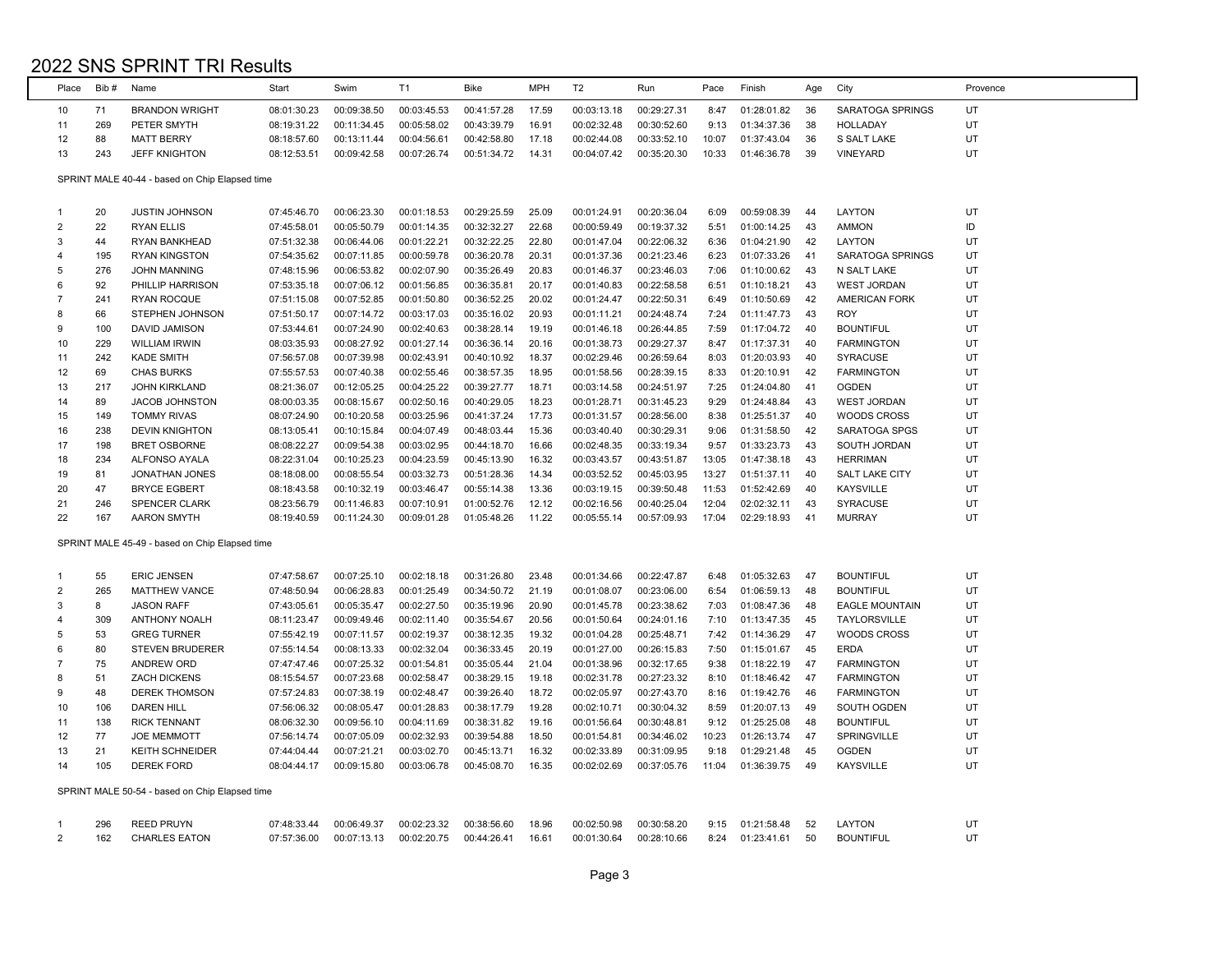| Place          | Bib# | Name                                                  | Start       | Swim        | T1          | Bike        | <b>MPH</b> | T <sub>2</sub> | Run         | Pace  | Finish      | Age  | City                    | Provence |
|----------------|------|-------------------------------------------------------|-------------|-------------|-------------|-------------|------------|----------------|-------------|-------|-------------|------|-------------------------|----------|
| 3              | 155  | NATHAN FLETCHER                                       | 08:14:49.25 | 00:08:39.02 | 00:03:22.68 | 00:46:03.13 | 16.03      | 00:01:24.21    | 00:30:43.14 | 9:10  | 01:30:12.20 | 54   | LAYTON                  | UT       |
| $\overline{4}$ | 308  | <b>MIKE MAYFIELD</b>                                  | 08:05:27.78 | 00:09:16.33 | 00:03:59.33 | 00:43:21.09 | 17.02      | 00:02:13.68    | 00:37:49.42 | 11:17 | 01:36:39.87 | 52   | <b>BOUNTIFUL</b>        | UT       |
| 5              | 191  | <b>DWAINE ALLGIER</b>                                 | 08:15:26.65 | 00:15:37.23 | 00:04:36.61 | 00:33:57.28 | 21.74      | 00:27:15.44    | 00:39:02.22 | 11:39 | 02:00:28.80 | 51   | <b>SALT LAKE CITY</b>   | UT       |
|                |      |                                                       |             |             |             |             |            |                |             |       |             |      |                         |          |
|                |      | SPRINT MALE 55-59 - based on Chip Elapsed time        |             |             |             |             |            |                |             |       |             |      |                         |          |
|                |      |                                                       |             |             |             |             |            |                |             |       |             |      |                         |          |
| -1             | 27   | NATHAN POLLARD                                        | 07:47:00.95 | 00:06:18.29 | 00:00:46.85 | 00:31:52.39 | 23.16      | 00:01:09.90    | 00:22:16.69 | 6:39  | 01:02:24.13 | 55   | LAYTON                  | UT       |
| $\overline{2}$ | 39   | <b>LYLE HOFFMAN</b>                                   | 07:50:26.81 | 00:06:47.54 | 00:01:08.18 | 00:33:37.41 | 21.95      | 00:01:51.02    | 00:21:27.07 | 6:24  | 01:04:51.23 | 55   | <b>BOUNTIFUL</b>        | UT       |
| 3              | 107  | <b>MIKE FRAME</b>                                     | 07:48:41.64 | 00:06:33.15 | 00:01:28.41 | 00:35:50.95 | 20.60      | 00:01:38.14    | 00:29:20.29 | 8:45  | 01:14:50.94 | 56   | <b>BOUNTIFUL</b>        | UT       |
| $\overline{4}$ | 42   | PER LINDGAARD                                         | 07:49:24.14 | 00:07:26.18 | 00:02:18.86 | 00:38:20.76 | 19.25      | 00:02:04.80    | 00:25:50.25 | 7:43  | 01:16:00.88 | 58   | <b>SLC</b>              | UT       |
| 5              | 133  | <b>TODD GROLL</b>                                     | 08:04:52.37 | 00:08:30.65 | 00:02:57.45 | 00:38:46.28 | 19.04      | 00:02:32.97    | 00:30:12.32 | 9:01  | 01:22:59.68 | 57   | <b>BOUNTIFUL</b>        | UT       |
| 6              | 56   | <b>BILL NELSON</b>                                    | 07:50:01.52 | 00:06:38.64 | 00:02:45.25 | 00:42:54.90 | 17.20      | 00:02:28.62    | 00:29:32.50 | 8:49  | 01:24:19.93 | 55   | <b>WEST VALLEY CITY</b> | UT       |
| $\overline{7}$ | 211  | <b>JOEL ZIEVE</b>                                     | 08:14:57.90 | 00:12:59.42 | 00:04:18.23 | 00:40:58.49 | 18.01      | 00:02:45.81    | 00:30:19.85 | 9:03  | 01:31:21.81 | 57   | <b>EDEN</b>             | UT       |
| 8              | 250  | <b>GLEN BIDDULPH</b>                                  | 08:14:10.73 | 00:10:43.59 | 00:05:27.81 | 00:48:52.18 | 15.10      | 00:03:46.43    | 00:23:57.58 | 7:09  | 01:32:47.61 | 57   | <b>FARMINGTON</b>       | UT       |
| 9              | 142  | DAVID CHRISTENSEN                                     | 08:17:17.48 | 00:10:22.05 | 00:05:53.19 | 00:49:10.25 | 15.01      | 00:02:34.62    | 00:40:38.74 | 12:08 | 01:48:38.87 | 56   | <b>TWIN FALLS</b>       | ID       |
| 10             | 227  | <b>ANTONIO GALICIA</b>                                | 08:22:54.62 | 00:08:43.36 | 00:03:58.47 | 00:52:50.26 | 13.97      | 00:01:54.07    | 00:44:45.75 | 13:21 | 01:52:11.92 | 57   | <b>SALT LAKE CTY</b>    | UT       |
|                |      | SPRINT MALE 60-64 - based on Chip Elapsed time        |             |             |             |             |            |                |             |       |             |      |                         |          |
| -1             | 180  | <b>DEAN BLOXHAM</b>                                   | 08:05:07.84 | 00:12:43.70 | 00:04:01.51 | 00:38:02.96 | 19.40      | 00:02:50.89    | 00:25:13.77 | 7:32  | 01:22:52.86 | 61   | LEHI                    | UT       |
| $\overline{2}$ | 235  | <b>BRIAN GREEN</b>                                    | 07:47:37.06 | 00:06:56.67 | 00:02:45.96 | 00:45:47.49 | 16.12      | 00:02:37.67    | 00:41:15.26 | 12:19 | 01:39:23.07 | 64   | <b>FARMINGTON</b>       | UT       |
| 3              | 119  | <b>CARY MARTIN</b>                                    | 07:54:44.45 | 00:08:06.24 | 00:04:03.95 | 00:47:06.79 | 15.67      | 00:03:06.84    | 00:39:52.91 | 11:54 | 01:42:16.74 | 61   | <b>KAYSVILLE</b>        | UT       |
| $\overline{4}$ | 143  | <b>BRYAN NICHOLS</b>                                  | 08:03:55.97 | 00:11:19.28 | 00:05:38.01 | 00:46:52.31 | 15.75      | 00:03:29.08    | 00:35:13.64 | 10:31 | 01:42:32.34 | 63   | SALT LAKE CTY           | UT       |
|                |      |                                                       |             |             |             |             |            |                |             |       |             |      |                         |          |
|                |      | SPRINT MALE 65-69 - based on Chip Elapsed time        |             |             |             |             |            |                |             |       |             |      |                         |          |
| -1             | 166  | <b>ALAN WEST</b>                                      | 08:12:28.89 | 00:08:22.99 | 00:03:42.43 | 00:40:58.90 | 18.01      | 00:02:43.28    | 00:30:58.36 | 9:15  | 01:26:45.99 | 65   | <b>BOUNTIFUL</b>        | UT       |
| $\overline{2}$ | 95   | <b>JOHN LANGFORD</b>                                  | 07:57:16.31 | 00:09:30.48 | 00:04:36.63 | 00:39:54.82 | 18.50      | 00:02:29.25    | 00:34:02.97 | 10:10 | 01:30:34.17 | 69   | LAYTON                  | UT       |
| 3              | 194  | DAVID KINGSTON                                        | 08:14:42.41 | 00:14:10.29 | 00:03:51.18 | 00:47:11.55 | 15.64      | 00:01:44.20    | 00:39:12.01 | 11:42 | 01:46:09.26 | 68   | OREM                    | UT       |
|                |      | SPRINT MALE 70+ - based on Chip Elapsed time          |             |             |             |             |            |                |             |       |             |      |                         |          |
|                |      |                                                       |             |             |             |             |            |                |             |       |             |      |                         |          |
| $\overline{1}$ | 201  | LELAND A. WALSER                                      | 08:20:18.28 | 00:14:07.20 | 00:01:40.34 | 00:46:24.90 | 15.91      | 00:03:29.43    | 00:38:39.50 | 11:32 | 01:44:21.39 | 83   | <b>OGDEN</b>            | UT       |
| $\overline{2}$ | 228  | <b>WAYNE JOHN</b>                                     | 08:03:45.59 | 00:10:18.47 | 00:03:00.01 | 00:47:54.02 | 15.41      | 00:02:51.06    | 00:41:10.38 | 12:17 | 01:45:13.96 | - 72 | <b>FRUIT HEIGHTS</b>    | UT       |
| 3              | 101  | <b>HOWARD JOHN</b>                                    | 08:09:06.31 | 00:12:47.64 | 00:03:38.11 | 00:57:28.84 | 12.84      | 00:02:20.78    | 00:40:20.79 | 12:02 | 01:56:36.18 | -74  | <b>KAYSVILLE</b>        | UT       |
| $\overline{4}$ | 132  | <b>WILLIAM CONNELLY</b>                               | 08:08:55.56 | 00:11:42.29 | 00:07:18.21 | 00:54:03.49 | 13.65      | 00:03:14.93    | 00:51:18.51 | 15:19 | 02:03:47.45 | 70   | <b>SALT LAKE CITY</b>   | UT       |
| 5              | 206  | <b>TONY SPANOS</b>                                    | 08:19:12.74 | 00:12:44.23 | 00:03:13.14 | 00:59:26.83 | 12.42      | 00:04:09.87    | 00:56:23.97 | 16:50 | 02:15:58.05 | 77   | <b>OGDEN</b>            | UT       |
| 6              | 268  | <b>CHESTER SMYTH</b>                                  | 08:20:04.82 | 00:11:06.07 | 00:08:56.34 | 01:05:49.15 | 11.21      | 00:05:54.20    | 00:57:08.84 | 17:03 | 02:28:54.62 | 75   | <b>MURRAY</b>           | UT       |
|                |      | SPRINT FEMALE 13 & UNDER - based on Chip Elapsed time |             |             |             |             |            |                |             |       |             |      |                         |          |
| -1             | 263  | ELLIE SHOWALTER                                       | 07:44:35.04 | 00:06:20.55 | 00:02:36.96 | 00:52:12.21 | 14.14      | 00:01:10.05    | 00:25:53.60 | 7:44  | 01:28:13.38 | 13   | <b>BOUNTIFUL</b>        | UT       |
| $\overline{2}$ | 300  | <b>LUCY NELSON</b>                                    | 08:15:44.87 | 00:08:26.38 | 00:03:22.54 | 00:59:14.62 | 12.46      | 00:02:02.09    | 00:37:19.36 | 11:08 | 01:46:40.00 | 13   | <b>BOUNTIFUL</b>        | UT       |
| 3              | 285  | <b>LIBERTY HARRIS</b>                                 | 07:44:15.22 | 00:05:58.05 | 00:02:39.76 | 01:05:22.78 | 11.29      | 00:03:31.28    | 00:35:44.06 | 10:40 | 01:53:15.96 | - 13 | LAYTON                  | UT       |
| $\overline{4}$ | 294  | <b>SIERRA WEWER</b>                                   | 07:52:50.05 | 00:07:57.37 | 00:03:51.39 | 00:58:01.84 | 12.72      | 00:01:34.51    | 00:41:56.28 | 12:31 | 01:53:21.41 | 10   | <b>EDEN</b>             | UT       |
| 5              | 293  | <b>AUTUMN WEWER</b>                                   | 07:52:59.63 | 00:08:14.86 | 00:03:50.63 | 01:01:55.14 | 11.92      | 00:01:33.46    | 00:38:20.53 | 11:27 | 01:53:54.65 | - 8  | <b>EDEN</b>             | UT       |
| 6              | 485  | <b>JETTA BARBER</b>                                   | 07:59:02.82 | 00:09:20.26 | 00:04:29.15 | 00:59:02.69 | 12.50      | 00:02:44.88    | 00:46:34.93 | 13:54 | 02:02:11.93 | - 13 | <b>KAYSVILLE</b>        | UT       |
| $\overline{7}$ | 245  | <b>EMMA CLARK</b>                                     | 08:23:43.49 | 00:12:01.13 | 00:07:08.72 | 01:01:00.03 | 12.10      | 00:02:11.50    | 00:40:24.28 | 12:04 | 02:02:45.67 | 13   | <b>SYRACUSE</b>         | UT       |
|                |      |                                                       |             |             |             |             |            |                |             |       |             |      |                         |          |

SPRINT FEMALE 14-18 - based on Chip Elapsed time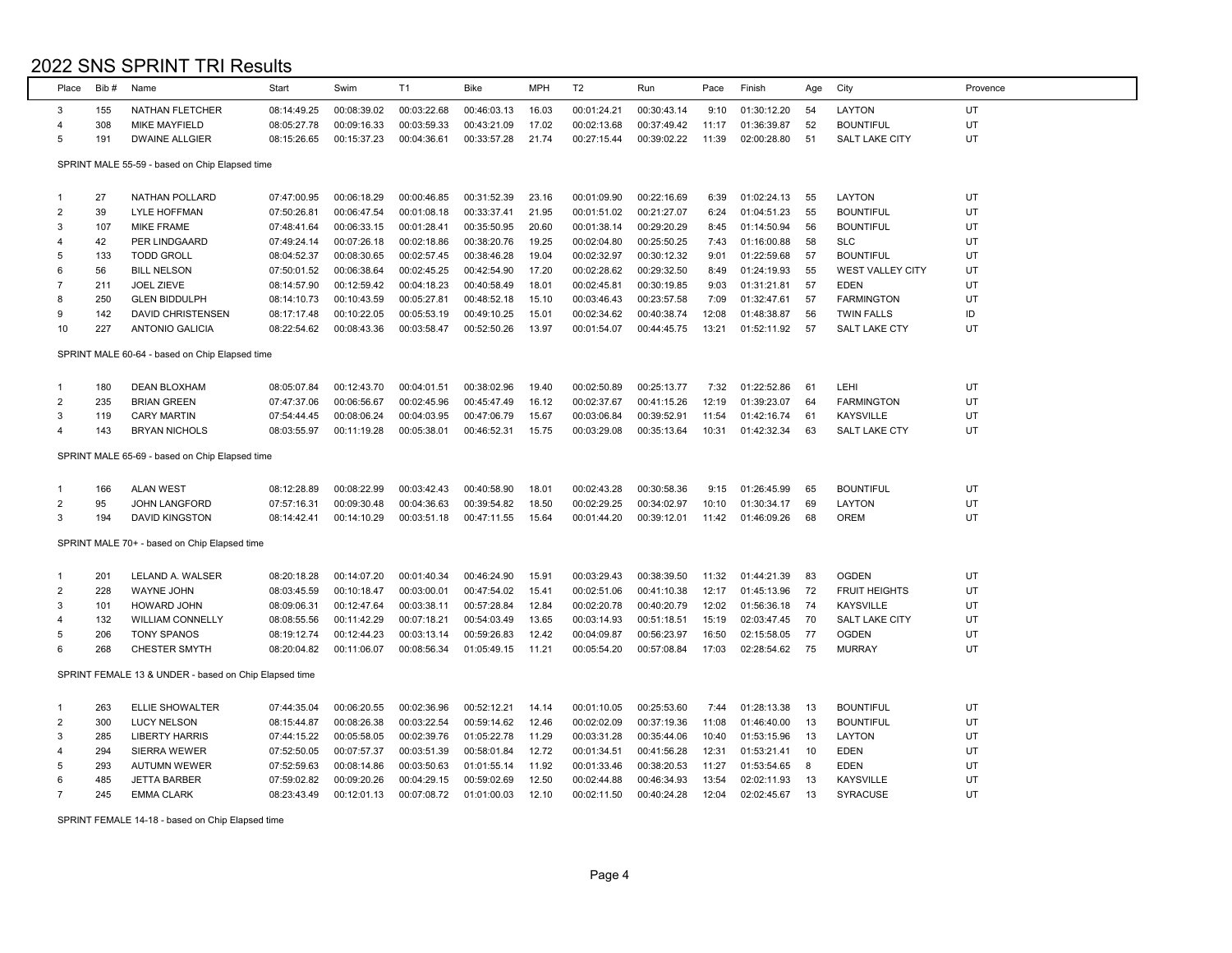| 00:46:25.24<br>00:01:49.73<br>00:35:01.26<br>UT<br>278<br><b>ALYSSA RAFF</b><br>07:42:55.99<br>00:05:25.06<br>00:02:54.65<br>15.90<br>10:27<br>01:31:35.95<br>18<br><b>EAGLE MOUNTAIN</b><br>1<br>$\overline{2}$<br>ID<br>281<br><b>GRACE CHRISTENSEN</b><br>08:17:00.01<br>00:10:40.51<br>00:05:51.16<br>00:49:09.26<br>15.02<br>00:02:36.63<br>00:40:38.37<br>12:08<br>01:48:55.94<br><b>TWIN FALLS</b><br>14<br>SPRINT FEMALE 19-24 - based on Chip Elapsed time<br>82<br><b>MEGAN SPENCE</b><br>07:52:09.81<br>00:06:29.91<br>00:01:46.55<br>00:43:00.20<br>17.16<br>00:01:12.46<br>00:26:54.54<br>8:02<br>01:19:23.68<br>20<br>SALT LAKE CTY<br>UT<br>-1<br>UT<br>$\overline{2}$<br>136<br><b>BRITTANY EVANS</b><br>07:52:20.61<br>00:06:29.18<br>00:03:00.66<br>00:41:32.95<br>17.77<br>00:01:16.52<br>00:29:56.37<br>8:56<br>01:22:15.70<br>23<br><b>VINEYARD</b><br>UT<br>3<br>54<br>07:51:58.95<br>00:07:05.91<br>00:02:28.36<br>00:43:10.41<br>17.10<br>00:01:58.03<br>00:31:47.14<br>9:29<br>01:26:29.87<br>20<br><b>MACEY TILK</b><br><b>HOLLADAY</b><br>103<br>00:06:57.51<br>00:02:37.09<br>00:48:01.34<br>00:33:19.74<br>01:32:08.12<br>22<br>LOGAN<br>UT<br>JANESSA PETERSON<br>07:58:00.67<br>15.37<br>00:01:12.42<br>9:57<br>4<br>282<br><b>CAELYN HART</b><br>07:58:45.13<br>00:06:26.08<br>00:03:27.92<br>00:48:50.70<br>00:01:50.99<br>00:35:07.28<br>01:35:42.98<br>19<br><b>OGDEN</b><br>UT<br>5<br>15.11<br>10:29<br>231<br>00:32:50.32<br>SPRINGVILLE<br>UT<br>6<br>RACHEL ALLRED<br>08:21:10.11<br>00:11:28.06<br>00:04:34.64<br>00:47:18.28<br>15.60<br>00:02:23.82<br>9:48<br>01:38:35.13<br>23<br>00:33:25.75<br>UT<br>253<br>07:50:09.50<br>00:07:28.96<br>00:03:31.45<br>00:53:10.78<br>13.88<br>00:01:32.48<br>9:59<br>01:39:09.43<br>24<br>SANDY<br>$\overline{7}$<br><b>KALENA GAWRYCH</b><br>00:05:30.81<br>00:55:40.08<br>00:27:38.77<br>01:41:50.24<br><b>OREM</b><br>UT<br>8<br>157<br><b>MAGGIE SCRIBNER</b><br>08:14:35.19<br>00:10:17.14<br>13.26<br>00:02:55.41<br>8:15<br>22<br>UT<br>9<br>169<br><b>SYDNEY STEELE</b><br>08:13:52.65<br>00:10:19.44<br>00:06:06.97<br>00:54:52.07<br>13.45<br>00:03:05.95<br>00:34:15.78<br>10:13<br>01:47:56.23<br>22<br><b>SYRACUSE</b><br>40<br>VALERIE CHYNOWETH<br>00:07:53.45<br>00:04:34.09<br>00:53:36.51<br>13.77<br>00:02:50.25<br>00:41:50.46<br>01:50:44.78<br>24<br><b>PROVO</b><br>UT<br>10<br>07:57:43.88<br>12:29<br>130<br>08:14:01.35<br>00:12:34.17<br>00:04:45.42<br>00:59:57.86<br>12.31<br>00:02:50.13<br>00:40:24.82<br>02:00:32.41<br>23<br><b>COTTONWD HTS</b><br>UT<br>11<br><b>ABBY EVANS</b><br>12:04<br>SPRINT FEMALE 25-29 - based on Chip Elapsed time<br>07:48:23.40<br>00:26:07.57<br>01:20:30.57<br><b>BERNE</b><br>$\mathbf{1}$<br><b>ABBY SWINT</b><br>00:06:42.28<br>00:02:38.43<br>00:43:15.98<br>17.06<br>00:01:46.30<br>7:48<br>27<br>NY<br>$\mathbf 1$<br>UT<br>$\overline{2}$<br>49<br>07:49:43.05<br>00:07:55.37<br>00:03:16.29<br>00:44:28.98<br>00:25:51.40<br>7:43<br>01:24:50.65<br>28<br>NORTH SALT LAKE<br>RACHELLE DUSTIN<br>16.60<br>00:03:18.59<br>UT<br>3<br>37<br><b>LEXIE HORTON</b><br>07:49:35.02<br>00:06:02.81<br>00:02:41.75<br>00:43:24.66<br>17.00<br>00:02:47.59<br>00:30:02.36<br>8:58<br>01:24:59.19<br>29<br><b>MURRAY</b><br>72<br>UT<br>KACIE MOORE<br>07:58:18.99<br>00:07:45.42<br>00:03:35.55<br>00:44:31.66<br>16.58<br>00:00:59.01<br>00:29:02.97<br>8:40<br>01:25:54.62<br>27<br><b>WOODS CROSS</b><br>4<br>UT<br>159<br>00:02:54.51<br>00:43:51.07<br>00:28:26.27<br>01:25:58.06<br>26<br><b>ALPINE</b><br>5<br><b>JESSICA KING</b><br>08:08:04.47<br>00:09:34.98<br>16.83<br>00:01:11.21<br>8:29<br>UT<br>6<br>220<br><b>ASHLEY WILSON</b><br>08:11:57.25<br>00:08:28.54<br>00:02:34.19<br>00:42:58.25<br>17.18<br>00:01:58.03<br>00:32:37.16<br>9:44<br>01:28:36.19<br>27<br><b>BOUNTIFUL</b><br>UT<br>127<br><b>TORI MILLER</b><br>08:04:15.19<br>00:09:05.75<br>00:02:34.86<br>00:44:58.39<br>16.41<br>00:01:49.73<br>00:30:16.42<br>01:28:45.17<br>28<br><b>OGDEN</b><br>$\overline{7}$<br>9:02<br>01:37:52.96<br>UT<br>8<br>188<br><b>ERIKA MERRILL</b><br>08:08:13.77<br>00:09:25.67<br>00:03:26.96<br>00:53:45.59<br>13.73<br>00:01:15.94<br>00:29:58.78<br>8:57<br>26<br><b>ALPINE</b><br>9<br>214<br>00:02:23.40<br>00:51:55.98<br>00:36:57.70<br>01:41:52.21<br>UT<br>MICHAEL PARKS<br>08:10:36.95<br>00:07:38.69<br>14.22<br>00:02:56.43<br>11:02<br>28<br>VINEYARD<br>254<br>AMBREE PEARSON<br>07:43:26.19<br>00:06:13.01<br>00:11:28.68<br>00:53:13.82<br>13.87<br>00:33:25.10<br>9:59<br>01:45:52.10<br>28<br><b>PROVO</b><br>UT<br>10<br>00:01:31.48<br>UT<br>29<br>07:52:39.45<br>00:08:11.74<br>00:02:42.68<br>00:50:30.71<br>00:43:59.66<br>01:47:30.73<br>26<br>11<br><b>BAILEY PETERSON</b><br>14.61<br>00:02:05.92<br>13:08<br><b>FARMINGTON</b><br>12<br>00:10:22.96<br>00:04:40.94<br>00:51:31.65<br>00:37:39.86<br>01:47:39.27<br>27<br>UT<br><b>KATIE JENSEN</b><br>08:20:59.92<br>14.33<br>00:03:23.84<br><b>SALT LAKE CITY</b><br>12<br>11:14<br>00:03:20.19<br>00:54:39.50<br>00:45:27.95<br>01:56:54.50<br>UT<br>13<br>200<br><b>SARAH COFFMAN</b><br>08:16:51.79<br>00:10:54.75<br>13.50<br>00:02:48.08<br>13:34<br>27<br><b>MAPLETON</b><br>UT<br>104<br><b>CHANCIE MONTOYA</b><br>08:24:15.06<br>00:13:19.87<br>00:04:53.91<br>00:57:14.42<br>12.89<br>00:05:15.70<br>00:46:47.38<br>13:58<br>02:07:31.29<br>27<br><b>WOODS CROSS</b><br>14<br>UT<br>258<br><b>BAILEY BECKSTEAD</b><br>08:22:21.43<br>00:14:27.18<br>00:03:36.83<br>01:04:22.93<br>11.47<br>00:01:53.94<br>00:53:14.33<br>02:17:12.23<br>27<br>LOGAN<br>15:53<br>15<br>UT<br>186<br><b>KENDALL BIRD</b><br>08:22:09.65<br>00:11:09.42<br>00:04:36.17<br>01:11:40.19<br>10.30<br>00:02:27.37<br>00:47:53.60<br>14:18<br>02:17:46.77<br>26<br>LOGAN<br>16<br>SPRINT FEMALE 30-34 - based on Chip Elapsed time<br>UT<br>34<br><b>SHANNON ADAIR</b><br>07:45:01.68<br>00:05:51.58<br>00:02:49.49<br>00:40:42.75<br>18.13<br>00:01:34.23<br>00:29:48.90<br>8:54<br>01:20:46.96<br><b>DRAPER</b><br>31<br>$\mathbf{1}$<br>$\overline{2}$<br>UT<br>112<br><b>KYLIE PETERSON</b><br>07:52:28.15<br>00:08:24.23<br>00:01:38.62<br>00:41:49.51<br>17.65<br>00:00:57.97<br>00:28:42.41<br>8:34<br>01:21:32.75<br>33<br>LAYTON<br>00:43:30.24<br>00:32:52.74<br>01:26:22.98<br>UT<br>3<br>38<br><b>KAYLAN SIMS</b><br>07:45:21.95<br>00:05:51.70<br>00:02:10.83<br>16.97<br>00:01:57.46<br>9:49<br>30<br>NORTH SALT LAKE<br>UT<br>160<br><b>CHRISTINE TAYLOR</b><br>08:07:14.50<br>00:08:35.90<br>00:02:57.08<br>00:48:13.88<br>15.31<br>00:01:14.16<br>00:28:32.66<br>8:31<br>01:29:33.69<br>31<br><b>KAYSVILLE</b><br>4<br>UT<br>4<br>00:07:09.80<br>00:46:52.45<br>00:31:24.83<br>01:31:02.65<br>5<br><b>ARIEL HOROWITZ</b><br>07:45:12.25<br>00:04:07.95<br>15.75<br>00:01:27.60<br>9:22<br>-31<br><b>HOLLADAY</b><br>UT<br>6<br>147<br><b>TAYLOR MILLIGAN</b><br>08:00:49.99<br>00:10:07.69<br>00:03:00.88<br>00:47:19.60<br>15.60<br>00:01:23.76<br>00:31:55.07<br>9:32<br>01:33:47.02<br><b>BOUNTIFUL</b><br>31<br>UT<br>18<br><b>ALLISON SMITH</b><br>07:50:55.04<br>00:06:32.42<br>00:03:18.08<br>00:54:25.17<br>13.56<br>00:02:00.51<br>00:30:57.23<br>01:37:13.44<br>31<br><b>CENTERVILLE</b><br>$\overline{7}$<br>9:14<br>00:02:52.20<br>00:49:05.02<br>00:34:33.31<br><b>BOUNTIFUL</b><br>UT<br>8<br>134<br><b>CAITLIN HUPPI</b><br>08:03:19.36<br>00:09:38.55<br>15.04<br>00:01:26.75<br>10:19<br>01:37:35.85<br>31<br>9<br>152<br>08:24:27.09<br>00:11:29.54<br>00:03:26.98<br>00:48:24.97<br>00:02:34.26<br>00:32:03.48<br>9:34<br>01:37:59.25<br>UT<br>SHEREE NOBLE<br>15.25<br>34<br>LAYTON<br>08:02:15.11<br>00:09:16.67<br>00:04:10.13<br>00:45:05.38<br>00:03:20.78<br>00:39:03.25<br>01:40:56.24<br>34<br><b>WOODS CROSS</b><br>UT<br>10<br>165<br><b>KIMLY BAIR</b><br>16.37<br>11:39<br>UT<br>224<br>00:48:54.22<br>00:33:41.82<br>11<br><b>MISSY BRIGGS</b><br>08:14:26.28<br>00:08:36.87<br>00:07:14.90<br>15.09<br>00:03:43.39<br>10:03<br>01:41:46.21<br>31<br><b>KAYSVILLE</b><br>252<br>00:33:53.57<br>UT<br><b>ALLIE SCHNEITER</b><br>08:14:18.99<br>00:10:38.39<br>00:06:08.29<br>00:48:12.65<br>15.31<br>00:03:41.38<br>10:07<br>01:42:14.29<br>34<br><b>WASHINGTON TERRACE</b><br>12<br>UT<br>233<br>08:17:45.36<br>00:10:15.31<br>00:03:15.11<br>00:53:49.39<br>13.71<br>00:01:47.74<br>00:39:48.33<br>01:48:55.90<br>33<br><b>OREM</b><br>13<br><b>MEGAN HALL</b><br>11:53 | Place | Bib# | Name | Start | Swim | T1 | <b>Bike</b> | <b>MPH</b> | T <sub>2</sub> | Run | Pace | Finish | Age | City | Provence |
|------------------------------------------------------------------------------------------------------------------------------------------------------------------------------------------------------------------------------------------------------------------------------------------------------------------------------------------------------------------------------------------------------------------------------------------------------------------------------------------------------------------------------------------------------------------------------------------------------------------------------------------------------------------------------------------------------------------------------------------------------------------------------------------------------------------------------------------------------------------------------------------------------------------------------------------------------------------------------------------------------------------------------------------------------------------------------------------------------------------------------------------------------------------------------------------------------------------------------------------------------------------------------------------------------------------------------------------------------------------------------------------------------------------------------------------------------------------------------------------------------------------------------------------------------------------------------------------------------------------------------------------------------------------------------------------------------------------------------------------------------------------------------------------------------------------------------------------------------------------------------------------------------------------------------------------------------------------------------------------------------------------------------------------------------------------------------------------------------------------------------------------------------------------------------------------------------------------------------------------------------------------------------------------------------------------------------------------------------------------------------------------------------------------------------------------------------------------------------------------------------------------------------------------------------------------------------------------------------------------------------------------------------------------------------------------------------------------------------------------------------------------------------------------------------------------------------------------------------------------------------------------------------------------------------------------------------------------------------------------------------------------------------------------------------------------------------------------------------------------------------------------------------------------------------------------------------------------------------------------------------------------------------------------------------------------------------------------------------------------------------------------------------------------------------------------------------------------------------------------------------------------------------------------------------------------------------------------------------------------------------------------------------------------------------------------------------------------------------------------------------------------------------------------------------------------------------------------------------------------------------------------------------------------------------------------------------------------------------------------------------------------------------------------------------------------------------------------------------------------------------------------------------------------------------------------------------------------------------------------------------------------------------------------------------------------------------------------------------------------------------------------------------------------------------------------------------------------------------------------------------------------------------------------------------------------------------------------------------------------------------------------------------------------------------------------------------------------------------------------------------------------------------------------------------------------------------------------------------------------------------------------------------------------------------------------------------------------------------------------------------------------------------------------------------------------------------------------------------------------------------------------------------------------------------------------------------------------------------------------------------------------------------------------------------------------------------------------------------------------------------------------------------------------------------------------------------------------------------------------------------------------------------------------------------------------------------------------------------------------------------------------------------------------------------------------------------------------------------------------------------------------------------------------------------------------------------------------------------------------------------------------------------------------------------------------------------------------------------------------------------------------------------------------------------------------------------------------------------------------------------------------------------------------------------------------------------------------------------------------------------------------------------------------------------------------------------------------------------------------------------------------------------------------------------------------------------------------------------------------------------------------------------------------------------------------------------------------------------------------------------------------------------------------------------------------------------------------------------------------------------------------------------------------------------------------------------------------------------------------------------------------------------------------------------------------------------------------------------------------------------------------------------------------------------------------------------------------------------------------------------------------------------------------------------------------------------------------------------------------------------------------------------------------------------------------------------------------------------------------------------------------------------------------------------------------------------------------------------------------------------------------------------------------------------------------------------------------------------------------------------------------------------------------------------------------------------------------------------------------------------------------------------------------------------------------------------------------------------------------------------------------------------------------------------------------------------------------------------------------------------------------------------------------------------------------------------------------------------------------------------------------------------------------------------------------------------------------------------------------------------------------------------------------------------------------------------------------------------------------------------------------------------------------------------------------------------------|-------|------|------|-------|------|----|-------------|------------|----------------|-----|------|--------|-----|------|----------|
|                                                                                                                                                                                                                                                                                                                                                                                                                                                                                                                                                                                                                                                                                                                                                                                                                                                                                                                                                                                                                                                                                                                                                                                                                                                                                                                                                                                                                                                                                                                                                                                                                                                                                                                                                                                                                                                                                                                                                                                                                                                                                                                                                                                                                                                                                                                                                                                                                                                                                                                                                                                                                                                                                                                                                                                                                                                                                                                                                                                                                                                                                                                                                                                                                                                                                                                                                                                                                                                                                                                                                                                                                                                                                                                                                                                                                                                                                                                                                                                                                                                                                                                                                                                                                                                                                                                                                                                                                                                                                                                                                                                                                                                                                                                                                                                                                                                                                                                                                                                                                                                                                                                                                                                                                                                                                                                                                                                                                                                                                                                                                                                                                                                                                                                                                                                                                                                                                                                                                                                                                                                                                                                                                                                                                                                                                                                                                                                                                                                                                                                                                                                                                                                                                                                                                                                                                                                                                                                                                                                                                                                                                                                                                                                                                                                                                                                                                                                                                                                                                                                                                                                                                                                                                                                                                                                                                                                                                                                                                                                                                                                                                                                                                                                                                                                                                                                                                                                                                                                            |       |      |      |       |      |    |             |            |                |     |      |        |     |      |          |
|                                                                                                                                                                                                                                                                                                                                                                                                                                                                                                                                                                                                                                                                                                                                                                                                                                                                                                                                                                                                                                                                                                                                                                                                                                                                                                                                                                                                                                                                                                                                                                                                                                                                                                                                                                                                                                                                                                                                                                                                                                                                                                                                                                                                                                                                                                                                                                                                                                                                                                                                                                                                                                                                                                                                                                                                                                                                                                                                                                                                                                                                                                                                                                                                                                                                                                                                                                                                                                                                                                                                                                                                                                                                                                                                                                                                                                                                                                                                                                                                                                                                                                                                                                                                                                                                                                                                                                                                                                                                                                                                                                                                                                                                                                                                                                                                                                                                                                                                                                                                                                                                                                                                                                                                                                                                                                                                                                                                                                                                                                                                                                                                                                                                                                                                                                                                                                                                                                                                                                                                                                                                                                                                                                                                                                                                                                                                                                                                                                                                                                                                                                                                                                                                                                                                                                                                                                                                                                                                                                                                                                                                                                                                                                                                                                                                                                                                                                                                                                                                                                                                                                                                                                                                                                                                                                                                                                                                                                                                                                                                                                                                                                                                                                                                                                                                                                                                                                                                                                                            |       |      |      |       |      |    |             |            |                |     |      |        |     |      |          |
|                                                                                                                                                                                                                                                                                                                                                                                                                                                                                                                                                                                                                                                                                                                                                                                                                                                                                                                                                                                                                                                                                                                                                                                                                                                                                                                                                                                                                                                                                                                                                                                                                                                                                                                                                                                                                                                                                                                                                                                                                                                                                                                                                                                                                                                                                                                                                                                                                                                                                                                                                                                                                                                                                                                                                                                                                                                                                                                                                                                                                                                                                                                                                                                                                                                                                                                                                                                                                                                                                                                                                                                                                                                                                                                                                                                                                                                                                                                                                                                                                                                                                                                                                                                                                                                                                                                                                                                                                                                                                                                                                                                                                                                                                                                                                                                                                                                                                                                                                                                                                                                                                                                                                                                                                                                                                                                                                                                                                                                                                                                                                                                                                                                                                                                                                                                                                                                                                                                                                                                                                                                                                                                                                                                                                                                                                                                                                                                                                                                                                                                                                                                                                                                                                                                                                                                                                                                                                                                                                                                                                                                                                                                                                                                                                                                                                                                                                                                                                                                                                                                                                                                                                                                                                                                                                                                                                                                                                                                                                                                                                                                                                                                                                                                                                                                                                                                                                                                                                                                            |       |      |      |       |      |    |             |            |                |     |      |        |     |      |          |
|                                                                                                                                                                                                                                                                                                                                                                                                                                                                                                                                                                                                                                                                                                                                                                                                                                                                                                                                                                                                                                                                                                                                                                                                                                                                                                                                                                                                                                                                                                                                                                                                                                                                                                                                                                                                                                                                                                                                                                                                                                                                                                                                                                                                                                                                                                                                                                                                                                                                                                                                                                                                                                                                                                                                                                                                                                                                                                                                                                                                                                                                                                                                                                                                                                                                                                                                                                                                                                                                                                                                                                                                                                                                                                                                                                                                                                                                                                                                                                                                                                                                                                                                                                                                                                                                                                                                                                                                                                                                                                                                                                                                                                                                                                                                                                                                                                                                                                                                                                                                                                                                                                                                                                                                                                                                                                                                                                                                                                                                                                                                                                                                                                                                                                                                                                                                                                                                                                                                                                                                                                                                                                                                                                                                                                                                                                                                                                                                                                                                                                                                                                                                                                                                                                                                                                                                                                                                                                                                                                                                                                                                                                                                                                                                                                                                                                                                                                                                                                                                                                                                                                                                                                                                                                                                                                                                                                                                                                                                                                                                                                                                                                                                                                                                                                                                                                                                                                                                                                                            |       |      |      |       |      |    |             |            |                |     |      |        |     |      |          |
|                                                                                                                                                                                                                                                                                                                                                                                                                                                                                                                                                                                                                                                                                                                                                                                                                                                                                                                                                                                                                                                                                                                                                                                                                                                                                                                                                                                                                                                                                                                                                                                                                                                                                                                                                                                                                                                                                                                                                                                                                                                                                                                                                                                                                                                                                                                                                                                                                                                                                                                                                                                                                                                                                                                                                                                                                                                                                                                                                                                                                                                                                                                                                                                                                                                                                                                                                                                                                                                                                                                                                                                                                                                                                                                                                                                                                                                                                                                                                                                                                                                                                                                                                                                                                                                                                                                                                                                                                                                                                                                                                                                                                                                                                                                                                                                                                                                                                                                                                                                                                                                                                                                                                                                                                                                                                                                                                                                                                                                                                                                                                                                                                                                                                                                                                                                                                                                                                                                                                                                                                                                                                                                                                                                                                                                                                                                                                                                                                                                                                                                                                                                                                                                                                                                                                                                                                                                                                                                                                                                                                                                                                                                                                                                                                                                                                                                                                                                                                                                                                                                                                                                                                                                                                                                                                                                                                                                                                                                                                                                                                                                                                                                                                                                                                                                                                                                                                                                                                                                            |       |      |      |       |      |    |             |            |                |     |      |        |     |      |          |
|                                                                                                                                                                                                                                                                                                                                                                                                                                                                                                                                                                                                                                                                                                                                                                                                                                                                                                                                                                                                                                                                                                                                                                                                                                                                                                                                                                                                                                                                                                                                                                                                                                                                                                                                                                                                                                                                                                                                                                                                                                                                                                                                                                                                                                                                                                                                                                                                                                                                                                                                                                                                                                                                                                                                                                                                                                                                                                                                                                                                                                                                                                                                                                                                                                                                                                                                                                                                                                                                                                                                                                                                                                                                                                                                                                                                                                                                                                                                                                                                                                                                                                                                                                                                                                                                                                                                                                                                                                                                                                                                                                                                                                                                                                                                                                                                                                                                                                                                                                                                                                                                                                                                                                                                                                                                                                                                                                                                                                                                                                                                                                                                                                                                                                                                                                                                                                                                                                                                                                                                                                                                                                                                                                                                                                                                                                                                                                                                                                                                                                                                                                                                                                                                                                                                                                                                                                                                                                                                                                                                                                                                                                                                                                                                                                                                                                                                                                                                                                                                                                                                                                                                                                                                                                                                                                                                                                                                                                                                                                                                                                                                                                                                                                                                                                                                                                                                                                                                                                                            |       |      |      |       |      |    |             |            |                |     |      |        |     |      |          |
|                                                                                                                                                                                                                                                                                                                                                                                                                                                                                                                                                                                                                                                                                                                                                                                                                                                                                                                                                                                                                                                                                                                                                                                                                                                                                                                                                                                                                                                                                                                                                                                                                                                                                                                                                                                                                                                                                                                                                                                                                                                                                                                                                                                                                                                                                                                                                                                                                                                                                                                                                                                                                                                                                                                                                                                                                                                                                                                                                                                                                                                                                                                                                                                                                                                                                                                                                                                                                                                                                                                                                                                                                                                                                                                                                                                                                                                                                                                                                                                                                                                                                                                                                                                                                                                                                                                                                                                                                                                                                                                                                                                                                                                                                                                                                                                                                                                                                                                                                                                                                                                                                                                                                                                                                                                                                                                                                                                                                                                                                                                                                                                                                                                                                                                                                                                                                                                                                                                                                                                                                                                                                                                                                                                                                                                                                                                                                                                                                                                                                                                                                                                                                                                                                                                                                                                                                                                                                                                                                                                                                                                                                                                                                                                                                                                                                                                                                                                                                                                                                                                                                                                                                                                                                                                                                                                                                                                                                                                                                                                                                                                                                                                                                                                                                                                                                                                                                                                                                                                            |       |      |      |       |      |    |             |            |                |     |      |        |     |      |          |
|                                                                                                                                                                                                                                                                                                                                                                                                                                                                                                                                                                                                                                                                                                                                                                                                                                                                                                                                                                                                                                                                                                                                                                                                                                                                                                                                                                                                                                                                                                                                                                                                                                                                                                                                                                                                                                                                                                                                                                                                                                                                                                                                                                                                                                                                                                                                                                                                                                                                                                                                                                                                                                                                                                                                                                                                                                                                                                                                                                                                                                                                                                                                                                                                                                                                                                                                                                                                                                                                                                                                                                                                                                                                                                                                                                                                                                                                                                                                                                                                                                                                                                                                                                                                                                                                                                                                                                                                                                                                                                                                                                                                                                                                                                                                                                                                                                                                                                                                                                                                                                                                                                                                                                                                                                                                                                                                                                                                                                                                                                                                                                                                                                                                                                                                                                                                                                                                                                                                                                                                                                                                                                                                                                                                                                                                                                                                                                                                                                                                                                                                                                                                                                                                                                                                                                                                                                                                                                                                                                                                                                                                                                                                                                                                                                                                                                                                                                                                                                                                                                                                                                                                                                                                                                                                                                                                                                                                                                                                                                                                                                                                                                                                                                                                                                                                                                                                                                                                                                                            |       |      |      |       |      |    |             |            |                |     |      |        |     |      |          |
|                                                                                                                                                                                                                                                                                                                                                                                                                                                                                                                                                                                                                                                                                                                                                                                                                                                                                                                                                                                                                                                                                                                                                                                                                                                                                                                                                                                                                                                                                                                                                                                                                                                                                                                                                                                                                                                                                                                                                                                                                                                                                                                                                                                                                                                                                                                                                                                                                                                                                                                                                                                                                                                                                                                                                                                                                                                                                                                                                                                                                                                                                                                                                                                                                                                                                                                                                                                                                                                                                                                                                                                                                                                                                                                                                                                                                                                                                                                                                                                                                                                                                                                                                                                                                                                                                                                                                                                                                                                                                                                                                                                                                                                                                                                                                                                                                                                                                                                                                                                                                                                                                                                                                                                                                                                                                                                                                                                                                                                                                                                                                                                                                                                                                                                                                                                                                                                                                                                                                                                                                                                                                                                                                                                                                                                                                                                                                                                                                                                                                                                                                                                                                                                                                                                                                                                                                                                                                                                                                                                                                                                                                                                                                                                                                                                                                                                                                                                                                                                                                                                                                                                                                                                                                                                                                                                                                                                                                                                                                                                                                                                                                                                                                                                                                                                                                                                                                                                                                                                            |       |      |      |       |      |    |             |            |                |     |      |        |     |      |          |
|                                                                                                                                                                                                                                                                                                                                                                                                                                                                                                                                                                                                                                                                                                                                                                                                                                                                                                                                                                                                                                                                                                                                                                                                                                                                                                                                                                                                                                                                                                                                                                                                                                                                                                                                                                                                                                                                                                                                                                                                                                                                                                                                                                                                                                                                                                                                                                                                                                                                                                                                                                                                                                                                                                                                                                                                                                                                                                                                                                                                                                                                                                                                                                                                                                                                                                                                                                                                                                                                                                                                                                                                                                                                                                                                                                                                                                                                                                                                                                                                                                                                                                                                                                                                                                                                                                                                                                                                                                                                                                                                                                                                                                                                                                                                                                                                                                                                                                                                                                                                                                                                                                                                                                                                                                                                                                                                                                                                                                                                                                                                                                                                                                                                                                                                                                                                                                                                                                                                                                                                                                                                                                                                                                                                                                                                                                                                                                                                                                                                                                                                                                                                                                                                                                                                                                                                                                                                                                                                                                                                                                                                                                                                                                                                                                                                                                                                                                                                                                                                                                                                                                                                                                                                                                                                                                                                                                                                                                                                                                                                                                                                                                                                                                                                                                                                                                                                                                                                                                                            |       |      |      |       |      |    |             |            |                |     |      |        |     |      |          |
|                                                                                                                                                                                                                                                                                                                                                                                                                                                                                                                                                                                                                                                                                                                                                                                                                                                                                                                                                                                                                                                                                                                                                                                                                                                                                                                                                                                                                                                                                                                                                                                                                                                                                                                                                                                                                                                                                                                                                                                                                                                                                                                                                                                                                                                                                                                                                                                                                                                                                                                                                                                                                                                                                                                                                                                                                                                                                                                                                                                                                                                                                                                                                                                                                                                                                                                                                                                                                                                                                                                                                                                                                                                                                                                                                                                                                                                                                                                                                                                                                                                                                                                                                                                                                                                                                                                                                                                                                                                                                                                                                                                                                                                                                                                                                                                                                                                                                                                                                                                                                                                                                                                                                                                                                                                                                                                                                                                                                                                                                                                                                                                                                                                                                                                                                                                                                                                                                                                                                                                                                                                                                                                                                                                                                                                                                                                                                                                                                                                                                                                                                                                                                                                                                                                                                                                                                                                                                                                                                                                                                                                                                                                                                                                                                                                                                                                                                                                                                                                                                                                                                                                                                                                                                                                                                                                                                                                                                                                                                                                                                                                                                                                                                                                                                                                                                                                                                                                                                                                            |       |      |      |       |      |    |             |            |                |     |      |        |     |      |          |
|                                                                                                                                                                                                                                                                                                                                                                                                                                                                                                                                                                                                                                                                                                                                                                                                                                                                                                                                                                                                                                                                                                                                                                                                                                                                                                                                                                                                                                                                                                                                                                                                                                                                                                                                                                                                                                                                                                                                                                                                                                                                                                                                                                                                                                                                                                                                                                                                                                                                                                                                                                                                                                                                                                                                                                                                                                                                                                                                                                                                                                                                                                                                                                                                                                                                                                                                                                                                                                                                                                                                                                                                                                                                                                                                                                                                                                                                                                                                                                                                                                                                                                                                                                                                                                                                                                                                                                                                                                                                                                                                                                                                                                                                                                                                                                                                                                                                                                                                                                                                                                                                                                                                                                                                                                                                                                                                                                                                                                                                                                                                                                                                                                                                                                                                                                                                                                                                                                                                                                                                                                                                                                                                                                                                                                                                                                                                                                                                                                                                                                                                                                                                                                                                                                                                                                                                                                                                                                                                                                                                                                                                                                                                                                                                                                                                                                                                                                                                                                                                                                                                                                                                                                                                                                                                                                                                                                                                                                                                                                                                                                                                                                                                                                                                                                                                                                                                                                                                                                                            |       |      |      |       |      |    |             |            |                |     |      |        |     |      |          |
|                                                                                                                                                                                                                                                                                                                                                                                                                                                                                                                                                                                                                                                                                                                                                                                                                                                                                                                                                                                                                                                                                                                                                                                                                                                                                                                                                                                                                                                                                                                                                                                                                                                                                                                                                                                                                                                                                                                                                                                                                                                                                                                                                                                                                                                                                                                                                                                                                                                                                                                                                                                                                                                                                                                                                                                                                                                                                                                                                                                                                                                                                                                                                                                                                                                                                                                                                                                                                                                                                                                                                                                                                                                                                                                                                                                                                                                                                                                                                                                                                                                                                                                                                                                                                                                                                                                                                                                                                                                                                                                                                                                                                                                                                                                                                                                                                                                                                                                                                                                                                                                                                                                                                                                                                                                                                                                                                                                                                                                                                                                                                                                                                                                                                                                                                                                                                                                                                                                                                                                                                                                                                                                                                                                                                                                                                                                                                                                                                                                                                                                                                                                                                                                                                                                                                                                                                                                                                                                                                                                                                                                                                                                                                                                                                                                                                                                                                                                                                                                                                                                                                                                                                                                                                                                                                                                                                                                                                                                                                                                                                                                                                                                                                                                                                                                                                                                                                                                                                                                            |       |      |      |       |      |    |             |            |                |     |      |        |     |      |          |
|                                                                                                                                                                                                                                                                                                                                                                                                                                                                                                                                                                                                                                                                                                                                                                                                                                                                                                                                                                                                                                                                                                                                                                                                                                                                                                                                                                                                                                                                                                                                                                                                                                                                                                                                                                                                                                                                                                                                                                                                                                                                                                                                                                                                                                                                                                                                                                                                                                                                                                                                                                                                                                                                                                                                                                                                                                                                                                                                                                                                                                                                                                                                                                                                                                                                                                                                                                                                                                                                                                                                                                                                                                                                                                                                                                                                                                                                                                                                                                                                                                                                                                                                                                                                                                                                                                                                                                                                                                                                                                                                                                                                                                                                                                                                                                                                                                                                                                                                                                                                                                                                                                                                                                                                                                                                                                                                                                                                                                                                                                                                                                                                                                                                                                                                                                                                                                                                                                                                                                                                                                                                                                                                                                                                                                                                                                                                                                                                                                                                                                                                                                                                                                                                                                                                                                                                                                                                                                                                                                                                                                                                                                                                                                                                                                                                                                                                                                                                                                                                                                                                                                                                                                                                                                                                                                                                                                                                                                                                                                                                                                                                                                                                                                                                                                                                                                                                                                                                                                                            |       |      |      |       |      |    |             |            |                |     |      |        |     |      |          |
|                                                                                                                                                                                                                                                                                                                                                                                                                                                                                                                                                                                                                                                                                                                                                                                                                                                                                                                                                                                                                                                                                                                                                                                                                                                                                                                                                                                                                                                                                                                                                                                                                                                                                                                                                                                                                                                                                                                                                                                                                                                                                                                                                                                                                                                                                                                                                                                                                                                                                                                                                                                                                                                                                                                                                                                                                                                                                                                                                                                                                                                                                                                                                                                                                                                                                                                                                                                                                                                                                                                                                                                                                                                                                                                                                                                                                                                                                                                                                                                                                                                                                                                                                                                                                                                                                                                                                                                                                                                                                                                                                                                                                                                                                                                                                                                                                                                                                                                                                                                                                                                                                                                                                                                                                                                                                                                                                                                                                                                                                                                                                                                                                                                                                                                                                                                                                                                                                                                                                                                                                                                                                                                                                                                                                                                                                                                                                                                                                                                                                                                                                                                                                                                                                                                                                                                                                                                                                                                                                                                                                                                                                                                                                                                                                                                                                                                                                                                                                                                                                                                                                                                                                                                                                                                                                                                                                                                                                                                                                                                                                                                                                                                                                                                                                                                                                                                                                                                                                                                            |       |      |      |       |      |    |             |            |                |     |      |        |     |      |          |
|                                                                                                                                                                                                                                                                                                                                                                                                                                                                                                                                                                                                                                                                                                                                                                                                                                                                                                                                                                                                                                                                                                                                                                                                                                                                                                                                                                                                                                                                                                                                                                                                                                                                                                                                                                                                                                                                                                                                                                                                                                                                                                                                                                                                                                                                                                                                                                                                                                                                                                                                                                                                                                                                                                                                                                                                                                                                                                                                                                                                                                                                                                                                                                                                                                                                                                                                                                                                                                                                                                                                                                                                                                                                                                                                                                                                                                                                                                                                                                                                                                                                                                                                                                                                                                                                                                                                                                                                                                                                                                                                                                                                                                                                                                                                                                                                                                                                                                                                                                                                                                                                                                                                                                                                                                                                                                                                                                                                                                                                                                                                                                                                                                                                                                                                                                                                                                                                                                                                                                                                                                                                                                                                                                                                                                                                                                                                                                                                                                                                                                                                                                                                                                                                                                                                                                                                                                                                                                                                                                                                                                                                                                                                                                                                                                                                                                                                                                                                                                                                                                                                                                                                                                                                                                                                                                                                                                                                                                                                                                                                                                                                                                                                                                                                                                                                                                                                                                                                                                                            |       |      |      |       |      |    |             |            |                |     |      |        |     |      |          |
|                                                                                                                                                                                                                                                                                                                                                                                                                                                                                                                                                                                                                                                                                                                                                                                                                                                                                                                                                                                                                                                                                                                                                                                                                                                                                                                                                                                                                                                                                                                                                                                                                                                                                                                                                                                                                                                                                                                                                                                                                                                                                                                                                                                                                                                                                                                                                                                                                                                                                                                                                                                                                                                                                                                                                                                                                                                                                                                                                                                                                                                                                                                                                                                                                                                                                                                                                                                                                                                                                                                                                                                                                                                                                                                                                                                                                                                                                                                                                                                                                                                                                                                                                                                                                                                                                                                                                                                                                                                                                                                                                                                                                                                                                                                                                                                                                                                                                                                                                                                                                                                                                                                                                                                                                                                                                                                                                                                                                                                                                                                                                                                                                                                                                                                                                                                                                                                                                                                                                                                                                                                                                                                                                                                                                                                                                                                                                                                                                                                                                                                                                                                                                                                                                                                                                                                                                                                                                                                                                                                                                                                                                                                                                                                                                                                                                                                                                                                                                                                                                                                                                                                                                                                                                                                                                                                                                                                                                                                                                                                                                                                                                                                                                                                                                                                                                                                                                                                                                                                            |       |      |      |       |      |    |             |            |                |     |      |        |     |      |          |
|                                                                                                                                                                                                                                                                                                                                                                                                                                                                                                                                                                                                                                                                                                                                                                                                                                                                                                                                                                                                                                                                                                                                                                                                                                                                                                                                                                                                                                                                                                                                                                                                                                                                                                                                                                                                                                                                                                                                                                                                                                                                                                                                                                                                                                                                                                                                                                                                                                                                                                                                                                                                                                                                                                                                                                                                                                                                                                                                                                                                                                                                                                                                                                                                                                                                                                                                                                                                                                                                                                                                                                                                                                                                                                                                                                                                                                                                                                                                                                                                                                                                                                                                                                                                                                                                                                                                                                                                                                                                                                                                                                                                                                                                                                                                                                                                                                                                                                                                                                                                                                                                                                                                                                                                                                                                                                                                                                                                                                                                                                                                                                                                                                                                                                                                                                                                                                                                                                                                                                                                                                                                                                                                                                                                                                                                                                                                                                                                                                                                                                                                                                                                                                                                                                                                                                                                                                                                                                                                                                                                                                                                                                                                                                                                                                                                                                                                                                                                                                                                                                                                                                                                                                                                                                                                                                                                                                                                                                                                                                                                                                                                                                                                                                                                                                                                                                                                                                                                                                                            |       |      |      |       |      |    |             |            |                |     |      |        |     |      |          |
|                                                                                                                                                                                                                                                                                                                                                                                                                                                                                                                                                                                                                                                                                                                                                                                                                                                                                                                                                                                                                                                                                                                                                                                                                                                                                                                                                                                                                                                                                                                                                                                                                                                                                                                                                                                                                                                                                                                                                                                                                                                                                                                                                                                                                                                                                                                                                                                                                                                                                                                                                                                                                                                                                                                                                                                                                                                                                                                                                                                                                                                                                                                                                                                                                                                                                                                                                                                                                                                                                                                                                                                                                                                                                                                                                                                                                                                                                                                                                                                                                                                                                                                                                                                                                                                                                                                                                                                                                                                                                                                                                                                                                                                                                                                                                                                                                                                                                                                                                                                                                                                                                                                                                                                                                                                                                                                                                                                                                                                                                                                                                                                                                                                                                                                                                                                                                                                                                                                                                                                                                                                                                                                                                                                                                                                                                                                                                                                                                                                                                                                                                                                                                                                                                                                                                                                                                                                                                                                                                                                                                                                                                                                                                                                                                                                                                                                                                                                                                                                                                                                                                                                                                                                                                                                                                                                                                                                                                                                                                                                                                                                                                                                                                                                                                                                                                                                                                                                                                                                            |       |      |      |       |      |    |             |            |                |     |      |        |     |      |          |
|                                                                                                                                                                                                                                                                                                                                                                                                                                                                                                                                                                                                                                                                                                                                                                                                                                                                                                                                                                                                                                                                                                                                                                                                                                                                                                                                                                                                                                                                                                                                                                                                                                                                                                                                                                                                                                                                                                                                                                                                                                                                                                                                                                                                                                                                                                                                                                                                                                                                                                                                                                                                                                                                                                                                                                                                                                                                                                                                                                                                                                                                                                                                                                                                                                                                                                                                                                                                                                                                                                                                                                                                                                                                                                                                                                                                                                                                                                                                                                                                                                                                                                                                                                                                                                                                                                                                                                                                                                                                                                                                                                                                                                                                                                                                                                                                                                                                                                                                                                                                                                                                                                                                                                                                                                                                                                                                                                                                                                                                                                                                                                                                                                                                                                                                                                                                                                                                                                                                                                                                                                                                                                                                                                                                                                                                                                                                                                                                                                                                                                                                                                                                                                                                                                                                                                                                                                                                                                                                                                                                                                                                                                                                                                                                                                                                                                                                                                                                                                                                                                                                                                                                                                                                                                                                                                                                                                                                                                                                                                                                                                                                                                                                                                                                                                                                                                                                                                                                                                                            |       |      |      |       |      |    |             |            |                |     |      |        |     |      |          |
|                                                                                                                                                                                                                                                                                                                                                                                                                                                                                                                                                                                                                                                                                                                                                                                                                                                                                                                                                                                                                                                                                                                                                                                                                                                                                                                                                                                                                                                                                                                                                                                                                                                                                                                                                                                                                                                                                                                                                                                                                                                                                                                                                                                                                                                                                                                                                                                                                                                                                                                                                                                                                                                                                                                                                                                                                                                                                                                                                                                                                                                                                                                                                                                                                                                                                                                                                                                                                                                                                                                                                                                                                                                                                                                                                                                                                                                                                                                                                                                                                                                                                                                                                                                                                                                                                                                                                                                                                                                                                                                                                                                                                                                                                                                                                                                                                                                                                                                                                                                                                                                                                                                                                                                                                                                                                                                                                                                                                                                                                                                                                                                                                                                                                                                                                                                                                                                                                                                                                                                                                                                                                                                                                                                                                                                                                                                                                                                                                                                                                                                                                                                                                                                                                                                                                                                                                                                                                                                                                                                                                                                                                                                                                                                                                                                                                                                                                                                                                                                                                                                                                                                                                                                                                                                                                                                                                                                                                                                                                                                                                                                                                                                                                                                                                                                                                                                                                                                                                                                            |       |      |      |       |      |    |             |            |                |     |      |        |     |      |          |
|                                                                                                                                                                                                                                                                                                                                                                                                                                                                                                                                                                                                                                                                                                                                                                                                                                                                                                                                                                                                                                                                                                                                                                                                                                                                                                                                                                                                                                                                                                                                                                                                                                                                                                                                                                                                                                                                                                                                                                                                                                                                                                                                                                                                                                                                                                                                                                                                                                                                                                                                                                                                                                                                                                                                                                                                                                                                                                                                                                                                                                                                                                                                                                                                                                                                                                                                                                                                                                                                                                                                                                                                                                                                                                                                                                                                                                                                                                                                                                                                                                                                                                                                                                                                                                                                                                                                                                                                                                                                                                                                                                                                                                                                                                                                                                                                                                                                                                                                                                                                                                                                                                                                                                                                                                                                                                                                                                                                                                                                                                                                                                                                                                                                                                                                                                                                                                                                                                                                                                                                                                                                                                                                                                                                                                                                                                                                                                                                                                                                                                                                                                                                                                                                                                                                                                                                                                                                                                                                                                                                                                                                                                                                                                                                                                                                                                                                                                                                                                                                                                                                                                                                                                                                                                                                                                                                                                                                                                                                                                                                                                                                                                                                                                                                                                                                                                                                                                                                                                                            |       |      |      |       |      |    |             |            |                |     |      |        |     |      |          |
|                                                                                                                                                                                                                                                                                                                                                                                                                                                                                                                                                                                                                                                                                                                                                                                                                                                                                                                                                                                                                                                                                                                                                                                                                                                                                                                                                                                                                                                                                                                                                                                                                                                                                                                                                                                                                                                                                                                                                                                                                                                                                                                                                                                                                                                                                                                                                                                                                                                                                                                                                                                                                                                                                                                                                                                                                                                                                                                                                                                                                                                                                                                                                                                                                                                                                                                                                                                                                                                                                                                                                                                                                                                                                                                                                                                                                                                                                                                                                                                                                                                                                                                                                                                                                                                                                                                                                                                                                                                                                                                                                                                                                                                                                                                                                                                                                                                                                                                                                                                                                                                                                                                                                                                                                                                                                                                                                                                                                                                                                                                                                                                                                                                                                                                                                                                                                                                                                                                                                                                                                                                                                                                                                                                                                                                                                                                                                                                                                                                                                                                                                                                                                                                                                                                                                                                                                                                                                                                                                                                                                                                                                                                                                                                                                                                                                                                                                                                                                                                                                                                                                                                                                                                                                                                                                                                                                                                                                                                                                                                                                                                                                                                                                                                                                                                                                                                                                                                                                                                            |       |      |      |       |      |    |             |            |                |     |      |        |     |      |          |
|                                                                                                                                                                                                                                                                                                                                                                                                                                                                                                                                                                                                                                                                                                                                                                                                                                                                                                                                                                                                                                                                                                                                                                                                                                                                                                                                                                                                                                                                                                                                                                                                                                                                                                                                                                                                                                                                                                                                                                                                                                                                                                                                                                                                                                                                                                                                                                                                                                                                                                                                                                                                                                                                                                                                                                                                                                                                                                                                                                                                                                                                                                                                                                                                                                                                                                                                                                                                                                                                                                                                                                                                                                                                                                                                                                                                                                                                                                                                                                                                                                                                                                                                                                                                                                                                                                                                                                                                                                                                                                                                                                                                                                                                                                                                                                                                                                                                                                                                                                                                                                                                                                                                                                                                                                                                                                                                                                                                                                                                                                                                                                                                                                                                                                                                                                                                                                                                                                                                                                                                                                                                                                                                                                                                                                                                                                                                                                                                                                                                                                                                                                                                                                                                                                                                                                                                                                                                                                                                                                                                                                                                                                                                                                                                                                                                                                                                                                                                                                                                                                                                                                                                                                                                                                                                                                                                                                                                                                                                                                                                                                                                                                                                                                                                                                                                                                                                                                                                                                                            |       |      |      |       |      |    |             |            |                |     |      |        |     |      |          |
|                                                                                                                                                                                                                                                                                                                                                                                                                                                                                                                                                                                                                                                                                                                                                                                                                                                                                                                                                                                                                                                                                                                                                                                                                                                                                                                                                                                                                                                                                                                                                                                                                                                                                                                                                                                                                                                                                                                                                                                                                                                                                                                                                                                                                                                                                                                                                                                                                                                                                                                                                                                                                                                                                                                                                                                                                                                                                                                                                                                                                                                                                                                                                                                                                                                                                                                                                                                                                                                                                                                                                                                                                                                                                                                                                                                                                                                                                                                                                                                                                                                                                                                                                                                                                                                                                                                                                                                                                                                                                                                                                                                                                                                                                                                                                                                                                                                                                                                                                                                                                                                                                                                                                                                                                                                                                                                                                                                                                                                                                                                                                                                                                                                                                                                                                                                                                                                                                                                                                                                                                                                                                                                                                                                                                                                                                                                                                                                                                                                                                                                                                                                                                                                                                                                                                                                                                                                                                                                                                                                                                                                                                                                                                                                                                                                                                                                                                                                                                                                                                                                                                                                                                                                                                                                                                                                                                                                                                                                                                                                                                                                                                                                                                                                                                                                                                                                                                                                                                                                            |       |      |      |       |      |    |             |            |                |     |      |        |     |      |          |
|                                                                                                                                                                                                                                                                                                                                                                                                                                                                                                                                                                                                                                                                                                                                                                                                                                                                                                                                                                                                                                                                                                                                                                                                                                                                                                                                                                                                                                                                                                                                                                                                                                                                                                                                                                                                                                                                                                                                                                                                                                                                                                                                                                                                                                                                                                                                                                                                                                                                                                                                                                                                                                                                                                                                                                                                                                                                                                                                                                                                                                                                                                                                                                                                                                                                                                                                                                                                                                                                                                                                                                                                                                                                                                                                                                                                                                                                                                                                                                                                                                                                                                                                                                                                                                                                                                                                                                                                                                                                                                                                                                                                                                                                                                                                                                                                                                                                                                                                                                                                                                                                                                                                                                                                                                                                                                                                                                                                                                                                                                                                                                                                                                                                                                                                                                                                                                                                                                                                                                                                                                                                                                                                                                                                                                                                                                                                                                                                                                                                                                                                                                                                                                                                                                                                                                                                                                                                                                                                                                                                                                                                                                                                                                                                                                                                                                                                                                                                                                                                                                                                                                                                                                                                                                                                                                                                                                                                                                                                                                                                                                                                                                                                                                                                                                                                                                                                                                                                                                                            |       |      |      |       |      |    |             |            |                |     |      |        |     |      |          |
|                                                                                                                                                                                                                                                                                                                                                                                                                                                                                                                                                                                                                                                                                                                                                                                                                                                                                                                                                                                                                                                                                                                                                                                                                                                                                                                                                                                                                                                                                                                                                                                                                                                                                                                                                                                                                                                                                                                                                                                                                                                                                                                                                                                                                                                                                                                                                                                                                                                                                                                                                                                                                                                                                                                                                                                                                                                                                                                                                                                                                                                                                                                                                                                                                                                                                                                                                                                                                                                                                                                                                                                                                                                                                                                                                                                                                                                                                                                                                                                                                                                                                                                                                                                                                                                                                                                                                                                                                                                                                                                                                                                                                                                                                                                                                                                                                                                                                                                                                                                                                                                                                                                                                                                                                                                                                                                                                                                                                                                                                                                                                                                                                                                                                                                                                                                                                                                                                                                                                                                                                                                                                                                                                                                                                                                                                                                                                                                                                                                                                                                                                                                                                                                                                                                                                                                                                                                                                                                                                                                                                                                                                                                                                                                                                                                                                                                                                                                                                                                                                                                                                                                                                                                                                                                                                                                                                                                                                                                                                                                                                                                                                                                                                                                                                                                                                                                                                                                                                                                            |       |      |      |       |      |    |             |            |                |     |      |        |     |      |          |
|                                                                                                                                                                                                                                                                                                                                                                                                                                                                                                                                                                                                                                                                                                                                                                                                                                                                                                                                                                                                                                                                                                                                                                                                                                                                                                                                                                                                                                                                                                                                                                                                                                                                                                                                                                                                                                                                                                                                                                                                                                                                                                                                                                                                                                                                                                                                                                                                                                                                                                                                                                                                                                                                                                                                                                                                                                                                                                                                                                                                                                                                                                                                                                                                                                                                                                                                                                                                                                                                                                                                                                                                                                                                                                                                                                                                                                                                                                                                                                                                                                                                                                                                                                                                                                                                                                                                                                                                                                                                                                                                                                                                                                                                                                                                                                                                                                                                                                                                                                                                                                                                                                                                                                                                                                                                                                                                                                                                                                                                                                                                                                                                                                                                                                                                                                                                                                                                                                                                                                                                                                                                                                                                                                                                                                                                                                                                                                                                                                                                                                                                                                                                                                                                                                                                                                                                                                                                                                                                                                                                                                                                                                                                                                                                                                                                                                                                                                                                                                                                                                                                                                                                                                                                                                                                                                                                                                                                                                                                                                                                                                                                                                                                                                                                                                                                                                                                                                                                                                                            |       |      |      |       |      |    |             |            |                |     |      |        |     |      |          |
|                                                                                                                                                                                                                                                                                                                                                                                                                                                                                                                                                                                                                                                                                                                                                                                                                                                                                                                                                                                                                                                                                                                                                                                                                                                                                                                                                                                                                                                                                                                                                                                                                                                                                                                                                                                                                                                                                                                                                                                                                                                                                                                                                                                                                                                                                                                                                                                                                                                                                                                                                                                                                                                                                                                                                                                                                                                                                                                                                                                                                                                                                                                                                                                                                                                                                                                                                                                                                                                                                                                                                                                                                                                                                                                                                                                                                                                                                                                                                                                                                                                                                                                                                                                                                                                                                                                                                                                                                                                                                                                                                                                                                                                                                                                                                                                                                                                                                                                                                                                                                                                                                                                                                                                                                                                                                                                                                                                                                                                                                                                                                                                                                                                                                                                                                                                                                                                                                                                                                                                                                                                                                                                                                                                                                                                                                                                                                                                                                                                                                                                                                                                                                                                                                                                                                                                                                                                                                                                                                                                                                                                                                                                                                                                                                                                                                                                                                                                                                                                                                                                                                                                                                                                                                                                                                                                                                                                                                                                                                                                                                                                                                                                                                                                                                                                                                                                                                                                                                                                            |       |      |      |       |      |    |             |            |                |     |      |        |     |      |          |
|                                                                                                                                                                                                                                                                                                                                                                                                                                                                                                                                                                                                                                                                                                                                                                                                                                                                                                                                                                                                                                                                                                                                                                                                                                                                                                                                                                                                                                                                                                                                                                                                                                                                                                                                                                                                                                                                                                                                                                                                                                                                                                                                                                                                                                                                                                                                                                                                                                                                                                                                                                                                                                                                                                                                                                                                                                                                                                                                                                                                                                                                                                                                                                                                                                                                                                                                                                                                                                                                                                                                                                                                                                                                                                                                                                                                                                                                                                                                                                                                                                                                                                                                                                                                                                                                                                                                                                                                                                                                                                                                                                                                                                                                                                                                                                                                                                                                                                                                                                                                                                                                                                                                                                                                                                                                                                                                                                                                                                                                                                                                                                                                                                                                                                                                                                                                                                                                                                                                                                                                                                                                                                                                                                                                                                                                                                                                                                                                                                                                                                                                                                                                                                                                                                                                                                                                                                                                                                                                                                                                                                                                                                                                                                                                                                                                                                                                                                                                                                                                                                                                                                                                                                                                                                                                                                                                                                                                                                                                                                                                                                                                                                                                                                                                                                                                                                                                                                                                                                                            |       |      |      |       |      |    |             |            |                |     |      |        |     |      |          |
|                                                                                                                                                                                                                                                                                                                                                                                                                                                                                                                                                                                                                                                                                                                                                                                                                                                                                                                                                                                                                                                                                                                                                                                                                                                                                                                                                                                                                                                                                                                                                                                                                                                                                                                                                                                                                                                                                                                                                                                                                                                                                                                                                                                                                                                                                                                                                                                                                                                                                                                                                                                                                                                                                                                                                                                                                                                                                                                                                                                                                                                                                                                                                                                                                                                                                                                                                                                                                                                                                                                                                                                                                                                                                                                                                                                                                                                                                                                                                                                                                                                                                                                                                                                                                                                                                                                                                                                                                                                                                                                                                                                                                                                                                                                                                                                                                                                                                                                                                                                                                                                                                                                                                                                                                                                                                                                                                                                                                                                                                                                                                                                                                                                                                                                                                                                                                                                                                                                                                                                                                                                                                                                                                                                                                                                                                                                                                                                                                                                                                                                                                                                                                                                                                                                                                                                                                                                                                                                                                                                                                                                                                                                                                                                                                                                                                                                                                                                                                                                                                                                                                                                                                                                                                                                                                                                                                                                                                                                                                                                                                                                                                                                                                                                                                                                                                                                                                                                                                                                            |       |      |      |       |      |    |             |            |                |     |      |        |     |      |          |
|                                                                                                                                                                                                                                                                                                                                                                                                                                                                                                                                                                                                                                                                                                                                                                                                                                                                                                                                                                                                                                                                                                                                                                                                                                                                                                                                                                                                                                                                                                                                                                                                                                                                                                                                                                                                                                                                                                                                                                                                                                                                                                                                                                                                                                                                                                                                                                                                                                                                                                                                                                                                                                                                                                                                                                                                                                                                                                                                                                                                                                                                                                                                                                                                                                                                                                                                                                                                                                                                                                                                                                                                                                                                                                                                                                                                                                                                                                                                                                                                                                                                                                                                                                                                                                                                                                                                                                                                                                                                                                                                                                                                                                                                                                                                                                                                                                                                                                                                                                                                                                                                                                                                                                                                                                                                                                                                                                                                                                                                                                                                                                                                                                                                                                                                                                                                                                                                                                                                                                                                                                                                                                                                                                                                                                                                                                                                                                                                                                                                                                                                                                                                                                                                                                                                                                                                                                                                                                                                                                                                                                                                                                                                                                                                                                                                                                                                                                                                                                                                                                                                                                                                                                                                                                                                                                                                                                                                                                                                                                                                                                                                                                                                                                                                                                                                                                                                                                                                                                                            |       |      |      |       |      |    |             |            |                |     |      |        |     |      |          |
|                                                                                                                                                                                                                                                                                                                                                                                                                                                                                                                                                                                                                                                                                                                                                                                                                                                                                                                                                                                                                                                                                                                                                                                                                                                                                                                                                                                                                                                                                                                                                                                                                                                                                                                                                                                                                                                                                                                                                                                                                                                                                                                                                                                                                                                                                                                                                                                                                                                                                                                                                                                                                                                                                                                                                                                                                                                                                                                                                                                                                                                                                                                                                                                                                                                                                                                                                                                                                                                                                                                                                                                                                                                                                                                                                                                                                                                                                                                                                                                                                                                                                                                                                                                                                                                                                                                                                                                                                                                                                                                                                                                                                                                                                                                                                                                                                                                                                                                                                                                                                                                                                                                                                                                                                                                                                                                                                                                                                                                                                                                                                                                                                                                                                                                                                                                                                                                                                                                                                                                                                                                                                                                                                                                                                                                                                                                                                                                                                                                                                                                                                                                                                                                                                                                                                                                                                                                                                                                                                                                                                                                                                                                                                                                                                                                                                                                                                                                                                                                                                                                                                                                                                                                                                                                                                                                                                                                                                                                                                                                                                                                                                                                                                                                                                                                                                                                                                                                                                                                            |       |      |      |       |      |    |             |            |                |     |      |        |     |      |          |
|                                                                                                                                                                                                                                                                                                                                                                                                                                                                                                                                                                                                                                                                                                                                                                                                                                                                                                                                                                                                                                                                                                                                                                                                                                                                                                                                                                                                                                                                                                                                                                                                                                                                                                                                                                                                                                                                                                                                                                                                                                                                                                                                                                                                                                                                                                                                                                                                                                                                                                                                                                                                                                                                                                                                                                                                                                                                                                                                                                                                                                                                                                                                                                                                                                                                                                                                                                                                                                                                                                                                                                                                                                                                                                                                                                                                                                                                                                                                                                                                                                                                                                                                                                                                                                                                                                                                                                                                                                                                                                                                                                                                                                                                                                                                                                                                                                                                                                                                                                                                                                                                                                                                                                                                                                                                                                                                                                                                                                                                                                                                                                                                                                                                                                                                                                                                                                                                                                                                                                                                                                                                                                                                                                                                                                                                                                                                                                                                                                                                                                                                                                                                                                                                                                                                                                                                                                                                                                                                                                                                                                                                                                                                                                                                                                                                                                                                                                                                                                                                                                                                                                                                                                                                                                                                                                                                                                                                                                                                                                                                                                                                                                                                                                                                                                                                                                                                                                                                                                                            |       |      |      |       |      |    |             |            |                |     |      |        |     |      |          |
|                                                                                                                                                                                                                                                                                                                                                                                                                                                                                                                                                                                                                                                                                                                                                                                                                                                                                                                                                                                                                                                                                                                                                                                                                                                                                                                                                                                                                                                                                                                                                                                                                                                                                                                                                                                                                                                                                                                                                                                                                                                                                                                                                                                                                                                                                                                                                                                                                                                                                                                                                                                                                                                                                                                                                                                                                                                                                                                                                                                                                                                                                                                                                                                                                                                                                                                                                                                                                                                                                                                                                                                                                                                                                                                                                                                                                                                                                                                                                                                                                                                                                                                                                                                                                                                                                                                                                                                                                                                                                                                                                                                                                                                                                                                                                                                                                                                                                                                                                                                                                                                                                                                                                                                                                                                                                                                                                                                                                                                                                                                                                                                                                                                                                                                                                                                                                                                                                                                                                                                                                                                                                                                                                                                                                                                                                                                                                                                                                                                                                                                                                                                                                                                                                                                                                                                                                                                                                                                                                                                                                                                                                                                                                                                                                                                                                                                                                                                                                                                                                                                                                                                                                                                                                                                                                                                                                                                                                                                                                                                                                                                                                                                                                                                                                                                                                                                                                                                                                                                            |       |      |      |       |      |    |             |            |                |     |      |        |     |      |          |
|                                                                                                                                                                                                                                                                                                                                                                                                                                                                                                                                                                                                                                                                                                                                                                                                                                                                                                                                                                                                                                                                                                                                                                                                                                                                                                                                                                                                                                                                                                                                                                                                                                                                                                                                                                                                                                                                                                                                                                                                                                                                                                                                                                                                                                                                                                                                                                                                                                                                                                                                                                                                                                                                                                                                                                                                                                                                                                                                                                                                                                                                                                                                                                                                                                                                                                                                                                                                                                                                                                                                                                                                                                                                                                                                                                                                                                                                                                                                                                                                                                                                                                                                                                                                                                                                                                                                                                                                                                                                                                                                                                                                                                                                                                                                                                                                                                                                                                                                                                                                                                                                                                                                                                                                                                                                                                                                                                                                                                                                                                                                                                                                                                                                                                                                                                                                                                                                                                                                                                                                                                                                                                                                                                                                                                                                                                                                                                                                                                                                                                                                                                                                                                                                                                                                                                                                                                                                                                                                                                                                                                                                                                                                                                                                                                                                                                                                                                                                                                                                                                                                                                                                                                                                                                                                                                                                                                                                                                                                                                                                                                                                                                                                                                                                                                                                                                                                                                                                                                                            |       |      |      |       |      |    |             |            |                |     |      |        |     |      |          |
|                                                                                                                                                                                                                                                                                                                                                                                                                                                                                                                                                                                                                                                                                                                                                                                                                                                                                                                                                                                                                                                                                                                                                                                                                                                                                                                                                                                                                                                                                                                                                                                                                                                                                                                                                                                                                                                                                                                                                                                                                                                                                                                                                                                                                                                                                                                                                                                                                                                                                                                                                                                                                                                                                                                                                                                                                                                                                                                                                                                                                                                                                                                                                                                                                                                                                                                                                                                                                                                                                                                                                                                                                                                                                                                                                                                                                                                                                                                                                                                                                                                                                                                                                                                                                                                                                                                                                                                                                                                                                                                                                                                                                                                                                                                                                                                                                                                                                                                                                                                                                                                                                                                                                                                                                                                                                                                                                                                                                                                                                                                                                                                                                                                                                                                                                                                                                                                                                                                                                                                                                                                                                                                                                                                                                                                                                                                                                                                                                                                                                                                                                                                                                                                                                                                                                                                                                                                                                                                                                                                                                                                                                                                                                                                                                                                                                                                                                                                                                                                                                                                                                                                                                                                                                                                                                                                                                                                                                                                                                                                                                                                                                                                                                                                                                                                                                                                                                                                                                                                            |       |      |      |       |      |    |             |            |                |     |      |        |     |      |          |
|                                                                                                                                                                                                                                                                                                                                                                                                                                                                                                                                                                                                                                                                                                                                                                                                                                                                                                                                                                                                                                                                                                                                                                                                                                                                                                                                                                                                                                                                                                                                                                                                                                                                                                                                                                                                                                                                                                                                                                                                                                                                                                                                                                                                                                                                                                                                                                                                                                                                                                                                                                                                                                                                                                                                                                                                                                                                                                                                                                                                                                                                                                                                                                                                                                                                                                                                                                                                                                                                                                                                                                                                                                                                                                                                                                                                                                                                                                                                                                                                                                                                                                                                                                                                                                                                                                                                                                                                                                                                                                                                                                                                                                                                                                                                                                                                                                                                                                                                                                                                                                                                                                                                                                                                                                                                                                                                                                                                                                                                                                                                                                                                                                                                                                                                                                                                                                                                                                                                                                                                                                                                                                                                                                                                                                                                                                                                                                                                                                                                                                                                                                                                                                                                                                                                                                                                                                                                                                                                                                                                                                                                                                                                                                                                                                                                                                                                                                                                                                                                                                                                                                                                                                                                                                                                                                                                                                                                                                                                                                                                                                                                                                                                                                                                                                                                                                                                                                                                                                                            |       |      |      |       |      |    |             |            |                |     |      |        |     |      |          |
|                                                                                                                                                                                                                                                                                                                                                                                                                                                                                                                                                                                                                                                                                                                                                                                                                                                                                                                                                                                                                                                                                                                                                                                                                                                                                                                                                                                                                                                                                                                                                                                                                                                                                                                                                                                                                                                                                                                                                                                                                                                                                                                                                                                                                                                                                                                                                                                                                                                                                                                                                                                                                                                                                                                                                                                                                                                                                                                                                                                                                                                                                                                                                                                                                                                                                                                                                                                                                                                                                                                                                                                                                                                                                                                                                                                                                                                                                                                                                                                                                                                                                                                                                                                                                                                                                                                                                                                                                                                                                                                                                                                                                                                                                                                                                                                                                                                                                                                                                                                                                                                                                                                                                                                                                                                                                                                                                                                                                                                                                                                                                                                                                                                                                                                                                                                                                                                                                                                                                                                                                                                                                                                                                                                                                                                                                                                                                                                                                                                                                                                                                                                                                                                                                                                                                                                                                                                                                                                                                                                                                                                                                                                                                                                                                                                                                                                                                                                                                                                                                                                                                                                                                                                                                                                                                                                                                                                                                                                                                                                                                                                                                                                                                                                                                                                                                                                                                                                                                                                            |       |      |      |       |      |    |             |            |                |     |      |        |     |      |          |
|                                                                                                                                                                                                                                                                                                                                                                                                                                                                                                                                                                                                                                                                                                                                                                                                                                                                                                                                                                                                                                                                                                                                                                                                                                                                                                                                                                                                                                                                                                                                                                                                                                                                                                                                                                                                                                                                                                                                                                                                                                                                                                                                                                                                                                                                                                                                                                                                                                                                                                                                                                                                                                                                                                                                                                                                                                                                                                                                                                                                                                                                                                                                                                                                                                                                                                                                                                                                                                                                                                                                                                                                                                                                                                                                                                                                                                                                                                                                                                                                                                                                                                                                                                                                                                                                                                                                                                                                                                                                                                                                                                                                                                                                                                                                                                                                                                                                                                                                                                                                                                                                                                                                                                                                                                                                                                                                                                                                                                                                                                                                                                                                                                                                                                                                                                                                                                                                                                                                                                                                                                                                                                                                                                                                                                                                                                                                                                                                                                                                                                                                                                                                                                                                                                                                                                                                                                                                                                                                                                                                                                                                                                                                                                                                                                                                                                                                                                                                                                                                                                                                                                                                                                                                                                                                                                                                                                                                                                                                                                                                                                                                                                                                                                                                                                                                                                                                                                                                                                                            |       |      |      |       |      |    |             |            |                |     |      |        |     |      |          |
|                                                                                                                                                                                                                                                                                                                                                                                                                                                                                                                                                                                                                                                                                                                                                                                                                                                                                                                                                                                                                                                                                                                                                                                                                                                                                                                                                                                                                                                                                                                                                                                                                                                                                                                                                                                                                                                                                                                                                                                                                                                                                                                                                                                                                                                                                                                                                                                                                                                                                                                                                                                                                                                                                                                                                                                                                                                                                                                                                                                                                                                                                                                                                                                                                                                                                                                                                                                                                                                                                                                                                                                                                                                                                                                                                                                                                                                                                                                                                                                                                                                                                                                                                                                                                                                                                                                                                                                                                                                                                                                                                                                                                                                                                                                                                                                                                                                                                                                                                                                                                                                                                                                                                                                                                                                                                                                                                                                                                                                                                                                                                                                                                                                                                                                                                                                                                                                                                                                                                                                                                                                                                                                                                                                                                                                                                                                                                                                                                                                                                                                                                                                                                                                                                                                                                                                                                                                                                                                                                                                                                                                                                                                                                                                                                                                                                                                                                                                                                                                                                                                                                                                                                                                                                                                                                                                                                                                                                                                                                                                                                                                                                                                                                                                                                                                                                                                                                                                                                                                            |       |      |      |       |      |    |             |            |                |     |      |        |     |      |          |
|                                                                                                                                                                                                                                                                                                                                                                                                                                                                                                                                                                                                                                                                                                                                                                                                                                                                                                                                                                                                                                                                                                                                                                                                                                                                                                                                                                                                                                                                                                                                                                                                                                                                                                                                                                                                                                                                                                                                                                                                                                                                                                                                                                                                                                                                                                                                                                                                                                                                                                                                                                                                                                                                                                                                                                                                                                                                                                                                                                                                                                                                                                                                                                                                                                                                                                                                                                                                                                                                                                                                                                                                                                                                                                                                                                                                                                                                                                                                                                                                                                                                                                                                                                                                                                                                                                                                                                                                                                                                                                                                                                                                                                                                                                                                                                                                                                                                                                                                                                                                                                                                                                                                                                                                                                                                                                                                                                                                                                                                                                                                                                                                                                                                                                                                                                                                                                                                                                                                                                                                                                                                                                                                                                                                                                                                                                                                                                                                                                                                                                                                                                                                                                                                                                                                                                                                                                                                                                                                                                                                                                                                                                                                                                                                                                                                                                                                                                                                                                                                                                                                                                                                                                                                                                                                                                                                                                                                                                                                                                                                                                                                                                                                                                                                                                                                                                                                                                                                                                                            |       |      |      |       |      |    |             |            |                |     |      |        |     |      |          |
|                                                                                                                                                                                                                                                                                                                                                                                                                                                                                                                                                                                                                                                                                                                                                                                                                                                                                                                                                                                                                                                                                                                                                                                                                                                                                                                                                                                                                                                                                                                                                                                                                                                                                                                                                                                                                                                                                                                                                                                                                                                                                                                                                                                                                                                                                                                                                                                                                                                                                                                                                                                                                                                                                                                                                                                                                                                                                                                                                                                                                                                                                                                                                                                                                                                                                                                                                                                                                                                                                                                                                                                                                                                                                                                                                                                                                                                                                                                                                                                                                                                                                                                                                                                                                                                                                                                                                                                                                                                                                                                                                                                                                                                                                                                                                                                                                                                                                                                                                                                                                                                                                                                                                                                                                                                                                                                                                                                                                                                                                                                                                                                                                                                                                                                                                                                                                                                                                                                                                                                                                                                                                                                                                                                                                                                                                                                                                                                                                                                                                                                                                                                                                                                                                                                                                                                                                                                                                                                                                                                                                                                                                                                                                                                                                                                                                                                                                                                                                                                                                                                                                                                                                                                                                                                                                                                                                                                                                                                                                                                                                                                                                                                                                                                                                                                                                                                                                                                                                                                            |       |      |      |       |      |    |             |            |                |     |      |        |     |      |          |
|                                                                                                                                                                                                                                                                                                                                                                                                                                                                                                                                                                                                                                                                                                                                                                                                                                                                                                                                                                                                                                                                                                                                                                                                                                                                                                                                                                                                                                                                                                                                                                                                                                                                                                                                                                                                                                                                                                                                                                                                                                                                                                                                                                                                                                                                                                                                                                                                                                                                                                                                                                                                                                                                                                                                                                                                                                                                                                                                                                                                                                                                                                                                                                                                                                                                                                                                                                                                                                                                                                                                                                                                                                                                                                                                                                                                                                                                                                                                                                                                                                                                                                                                                                                                                                                                                                                                                                                                                                                                                                                                                                                                                                                                                                                                                                                                                                                                                                                                                                                                                                                                                                                                                                                                                                                                                                                                                                                                                                                                                                                                                                                                                                                                                                                                                                                                                                                                                                                                                                                                                                                                                                                                                                                                                                                                                                                                                                                                                                                                                                                                                                                                                                                                                                                                                                                                                                                                                                                                                                                                                                                                                                                                                                                                                                                                                                                                                                                                                                                                                                                                                                                                                                                                                                                                                                                                                                                                                                                                                                                                                                                                                                                                                                                                                                                                                                                                                                                                                                                            |       |      |      |       |      |    |             |            |                |     |      |        |     |      |          |
|                                                                                                                                                                                                                                                                                                                                                                                                                                                                                                                                                                                                                                                                                                                                                                                                                                                                                                                                                                                                                                                                                                                                                                                                                                                                                                                                                                                                                                                                                                                                                                                                                                                                                                                                                                                                                                                                                                                                                                                                                                                                                                                                                                                                                                                                                                                                                                                                                                                                                                                                                                                                                                                                                                                                                                                                                                                                                                                                                                                                                                                                                                                                                                                                                                                                                                                                                                                                                                                                                                                                                                                                                                                                                                                                                                                                                                                                                                                                                                                                                                                                                                                                                                                                                                                                                                                                                                                                                                                                                                                                                                                                                                                                                                                                                                                                                                                                                                                                                                                                                                                                                                                                                                                                                                                                                                                                                                                                                                                                                                                                                                                                                                                                                                                                                                                                                                                                                                                                                                                                                                                                                                                                                                                                                                                                                                                                                                                                                                                                                                                                                                                                                                                                                                                                                                                                                                                                                                                                                                                                                                                                                                                                                                                                                                                                                                                                                                                                                                                                                                                                                                                                                                                                                                                                                                                                                                                                                                                                                                                                                                                                                                                                                                                                                                                                                                                                                                                                                                                            |       |      |      |       |      |    |             |            |                |     |      |        |     |      |          |
|                                                                                                                                                                                                                                                                                                                                                                                                                                                                                                                                                                                                                                                                                                                                                                                                                                                                                                                                                                                                                                                                                                                                                                                                                                                                                                                                                                                                                                                                                                                                                                                                                                                                                                                                                                                                                                                                                                                                                                                                                                                                                                                                                                                                                                                                                                                                                                                                                                                                                                                                                                                                                                                                                                                                                                                                                                                                                                                                                                                                                                                                                                                                                                                                                                                                                                                                                                                                                                                                                                                                                                                                                                                                                                                                                                                                                                                                                                                                                                                                                                                                                                                                                                                                                                                                                                                                                                                                                                                                                                                                                                                                                                                                                                                                                                                                                                                                                                                                                                                                                                                                                                                                                                                                                                                                                                                                                                                                                                                                                                                                                                                                                                                                                                                                                                                                                                                                                                                                                                                                                                                                                                                                                                                                                                                                                                                                                                                                                                                                                                                                                                                                                                                                                                                                                                                                                                                                                                                                                                                                                                                                                                                                                                                                                                                                                                                                                                                                                                                                                                                                                                                                                                                                                                                                                                                                                                                                                                                                                                                                                                                                                                                                                                                                                                                                                                                                                                                                                                                            |       |      |      |       |      |    |             |            |                |     |      |        |     |      |          |
|                                                                                                                                                                                                                                                                                                                                                                                                                                                                                                                                                                                                                                                                                                                                                                                                                                                                                                                                                                                                                                                                                                                                                                                                                                                                                                                                                                                                                                                                                                                                                                                                                                                                                                                                                                                                                                                                                                                                                                                                                                                                                                                                                                                                                                                                                                                                                                                                                                                                                                                                                                                                                                                                                                                                                                                                                                                                                                                                                                                                                                                                                                                                                                                                                                                                                                                                                                                                                                                                                                                                                                                                                                                                                                                                                                                                                                                                                                                                                                                                                                                                                                                                                                                                                                                                                                                                                                                                                                                                                                                                                                                                                                                                                                                                                                                                                                                                                                                                                                                                                                                                                                                                                                                                                                                                                                                                                                                                                                                                                                                                                                                                                                                                                                                                                                                                                                                                                                                                                                                                                                                                                                                                                                                                                                                                                                                                                                                                                                                                                                                                                                                                                                                                                                                                                                                                                                                                                                                                                                                                                                                                                                                                                                                                                                                                                                                                                                                                                                                                                                                                                                                                                                                                                                                                                                                                                                                                                                                                                                                                                                                                                                                                                                                                                                                                                                                                                                                                                                                            |       |      |      |       |      |    |             |            |                |     |      |        |     |      |          |
|                                                                                                                                                                                                                                                                                                                                                                                                                                                                                                                                                                                                                                                                                                                                                                                                                                                                                                                                                                                                                                                                                                                                                                                                                                                                                                                                                                                                                                                                                                                                                                                                                                                                                                                                                                                                                                                                                                                                                                                                                                                                                                                                                                                                                                                                                                                                                                                                                                                                                                                                                                                                                                                                                                                                                                                                                                                                                                                                                                                                                                                                                                                                                                                                                                                                                                                                                                                                                                                                                                                                                                                                                                                                                                                                                                                                                                                                                                                                                                                                                                                                                                                                                                                                                                                                                                                                                                                                                                                                                                                                                                                                                                                                                                                                                                                                                                                                                                                                                                                                                                                                                                                                                                                                                                                                                                                                                                                                                                                                                                                                                                                                                                                                                                                                                                                                                                                                                                                                                                                                                                                                                                                                                                                                                                                                                                                                                                                                                                                                                                                                                                                                                                                                                                                                                                                                                                                                                                                                                                                                                                                                                                                                                                                                                                                                                                                                                                                                                                                                                                                                                                                                                                                                                                                                                                                                                                                                                                                                                                                                                                                                                                                                                                                                                                                                                                                                                                                                                                                            |       |      |      |       |      |    |             |            |                |     |      |        |     |      |          |
|                                                                                                                                                                                                                                                                                                                                                                                                                                                                                                                                                                                                                                                                                                                                                                                                                                                                                                                                                                                                                                                                                                                                                                                                                                                                                                                                                                                                                                                                                                                                                                                                                                                                                                                                                                                                                                                                                                                                                                                                                                                                                                                                                                                                                                                                                                                                                                                                                                                                                                                                                                                                                                                                                                                                                                                                                                                                                                                                                                                                                                                                                                                                                                                                                                                                                                                                                                                                                                                                                                                                                                                                                                                                                                                                                                                                                                                                                                                                                                                                                                                                                                                                                                                                                                                                                                                                                                                                                                                                                                                                                                                                                                                                                                                                                                                                                                                                                                                                                                                                                                                                                                                                                                                                                                                                                                                                                                                                                                                                                                                                                                                                                                                                                                                                                                                                                                                                                                                                                                                                                                                                                                                                                                                                                                                                                                                                                                                                                                                                                                                                                                                                                                                                                                                                                                                                                                                                                                                                                                                                                                                                                                                                                                                                                                                                                                                                                                                                                                                                                                                                                                                                                                                                                                                                                                                                                                                                                                                                                                                                                                                                                                                                                                                                                                                                                                                                                                                                                                                            |       |      |      |       |      |    |             |            |                |     |      |        |     |      |          |
|                                                                                                                                                                                                                                                                                                                                                                                                                                                                                                                                                                                                                                                                                                                                                                                                                                                                                                                                                                                                                                                                                                                                                                                                                                                                                                                                                                                                                                                                                                                                                                                                                                                                                                                                                                                                                                                                                                                                                                                                                                                                                                                                                                                                                                                                                                                                                                                                                                                                                                                                                                                                                                                                                                                                                                                                                                                                                                                                                                                                                                                                                                                                                                                                                                                                                                                                                                                                                                                                                                                                                                                                                                                                                                                                                                                                                                                                                                                                                                                                                                                                                                                                                                                                                                                                                                                                                                                                                                                                                                                                                                                                                                                                                                                                                                                                                                                                                                                                                                                                                                                                                                                                                                                                                                                                                                                                                                                                                                                                                                                                                                                                                                                                                                                                                                                                                                                                                                                                                                                                                                                                                                                                                                                                                                                                                                                                                                                                                                                                                                                                                                                                                                                                                                                                                                                                                                                                                                                                                                                                                                                                                                                                                                                                                                                                                                                                                                                                                                                                                                                                                                                                                                                                                                                                                                                                                                                                                                                                                                                                                                                                                                                                                                                                                                                                                                                                                                                                                                                            |       |      |      |       |      |    |             |            |                |     |      |        |     |      |          |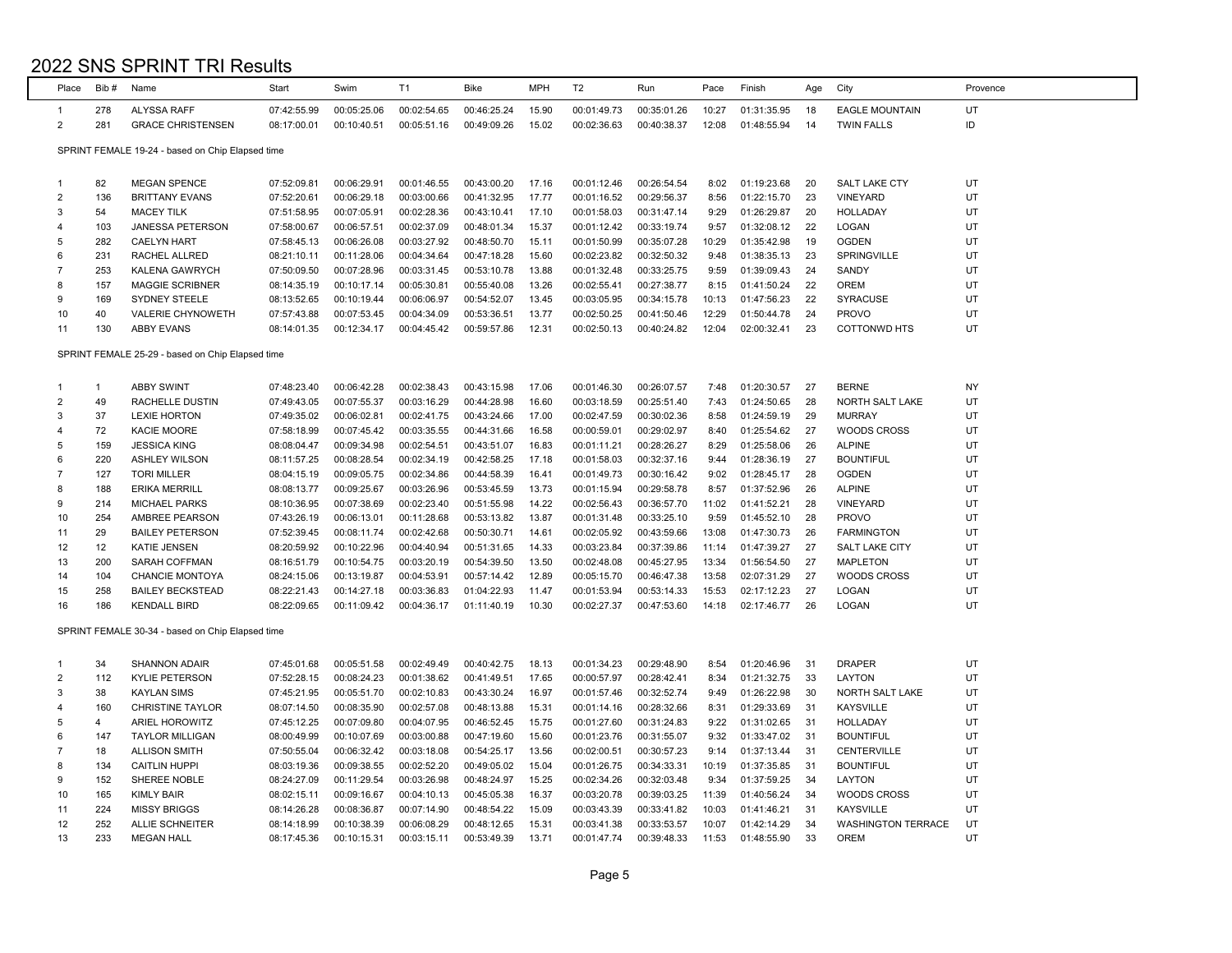| Place          | Bib# | Name                                             | Start       | Swim        | T <sub>1</sub> | Bike        | <b>MPH</b> | T <sub>2</sub> | Run         | Pace  | Finish      | Age | City                  | Provence |
|----------------|------|--------------------------------------------------|-------------|-------------|----------------|-------------|------------|----------------|-------------|-------|-------------|-----|-----------------------|----------|
| 14             | 179  | <b>LAURA RAIVAN</b>                              | 07:58:28.13 | 00:08:19.62 | 00:05:49.62    | 00:47:55.90 | 15.40      | 00:02:40.81    | 00:44:23.72 | 13:15 | 01:49:09.68 | 30  | <b>SALT LAKE CTY</b>  | UT       |
| 15             | 141  | <b>KIM CRUMP</b>                                 | 08:02:23.83 | 00:09:19.00 | 00:02:54.25    | 00:57:03.42 | 12.94      | 00:02:57.08    | 00:42:02.94 | 12:33 | 01:54:16.70 | 30  | <b>SYRACUSE</b>       | UT       |
|                |      |                                                  |             |             |                |             |            |                |             |       |             |     |                       |          |
|                |      | SPRINT FEMALE 35-39 - based on Chip Elapsed time |             |             |                |             |            |                |             |       |             |     |                       |          |
|                |      |                                                  |             |             |                |             |            |                |             |       |             |     |                       |          |
| 1              | 76   | <b>BRITTANY MAJORS</b>                           | 07:57:51.63 | 00:07:21.55 | 00:01:48.61    | 00:38:20.96 | 19.25      | 00:01:31.08    | 00:28:45.94 | 8:35  | 01:17:48.15 | 38  | <b>FARMINGTON</b>     | UT       |
| $\overline{2}$ | 299  | <b>KAREN HINKLE</b>                              | 08:09:43.21 | 00:08:12.31 | 00:03:18.03    | 00:42:41.43 | 17.29      | 00:01:58.57    | 00:24:37.87 | 7:21  | 01:20:48.23 | 39  | <b>BOUNTIFUL</b>      | UT       |
| 3              | 102  | <b>ASHLIANNE DREWRY</b>                          | 07:54:17.46 | 00:07:59.12 | 00:03:19.97    | 00:42:42.41 | 17.28      | 00:02:15.75    | 00:33:18.96 | 9:56  | 01:29:36.24 | 35  | <b>MIDWAY</b>         | UT       |
| 4              | 230  | ANNEMARIE SHOWALTER                              | 08:02:34.76 | 00:08:52.99 | 00:02:47.98    | 00:55:34.02 | 13.28      | 00:01:23.16    | 00:28:10.55 | 8:24  | 01:36:48.72 | 38  | <b>BOUNTIFUL</b>      | UT       |
| 5              | 197  | <b>KAREN OSBORNE</b>                             | 08:08:35.68 | 00:10:37.08 | 00:04:14.55    | 00:50:15.77 | 14.69      | 00:02:37.10    | 00:30:43.76 | 9:10  | 01:38:28.28 | 39  | SOUTH JORDAN          | UT       |
| 6              | 209  | <b>EVA HARRIS</b>                                | 07:58:53.90 | 00:08:51.15 | 00:03:17.03    | 00:48:41.00 | 15.16      | 00:02:04.02    | 00:35:44.12 | 10:40 | 01:38:37.34 | 38  | LAYTON                | UT       |
| $\overline{7}$ | 118  | <b>STEPHANIE WARD</b>                            | 08:18:17.16 | 00:09:58.55 | 00:04:38.52    | 00:46:52.21 | 15.75      | 00:02:52.95    | 00:41:08.17 | 12:17 | 01:45:30.42 | 37  | LEHI                  | UT       |
| 8              | 213  | <b>LINDSAY SHOWALTER</b>                         | 08:04:32.55 | 00:10:50.67 | 00:03:23.28    | 00:51:51.29 | 14.23      | 00:02:03.33    | 00:40:06.76 | 11:58 | 01:48:15.35 | 35  | <b>BOUNTIFUL</b>      | UT       |
| 9              | 86   | <b>AMY HATCH</b>                                 | 07:54:55.99 | 00:07:38.60 | 00:05:00.44    | 00:51:00.89 | 14.47      | 00:05:04.75    | 00:41:29.48 | 12:23 | 01:50:14.18 | 38  | <b>FARMINGTON</b>     | UT       |
| 10             | 185  | <b>CRYSTAL ZURLIGEN</b>                          | 08:12:04.31 | 00:08:43.54 | 00:03:27.20    | 00:57:25.50 | 12.85      | 00:03:53.30    | 00:39:27.36 | 11:47 | 01:52:56.91 | 36  | <b>CLINTON</b>        | UT       |
| 11             | 187  | MELISSA YAMASHIRO                                | 08:09:25.23 | 00:08:21.05 | 00:04:01.73    | 00:07:17.06 | 101.33     | 00:01:40.33    | 01:33:11.76 | 27:49 | 01:53:29.96 | 35  | SOUTH SALT LAKE       | UT       |
| 12             | 182  | <b>SHALYCE HARRISON</b>                          | 08:09:17.13 | 00:12:35.87 | 00:03:38.97    | 00:57:28.99 | 12.84      | 00:02:20.71    | 00:40:21.04 | 12:03 | 01:56:25.60 | 36  | <b>FARMINGTON</b>     | UT       |
| 13             | 207  | <b>LORY EATON</b>                                | 08:11:40.16 | 00:13:56.34 | 00:05:39.31    | 01:01:20.97 | 12.03      | 00:01:31.17    | 00:34:20.72 | 10:15 | 01:56:38.52 | 38  | <b>BOUNTIFUL</b>      | UT       |
| 14             | 114  | MICHELLE BARBER                                  | 07:59:12.65 | 00:09:11.42 | 00:04:32.60    | 00:59:00.21 | 12.51      | 00:02:42.94    | 00:46:34.76 | 13:54 | 02:02:01.95 | 37  | <b>KAYSVILLE</b>      | UT       |
| 15             | 205  | <b>JACEE YOUNG</b>                               | 08:17:35.94 | 00:14:30.98 | 00:05:38.26    | 00:57:07.61 | 12.92      | 00:03:07.36    | 00:44:58.50 | 13:25 | 02:05:22.74 | 39  | <b>BOUNTIFUL</b>      | UT       |
|                |      | SPRINT FEMALE 40-44 - based on Chip Elapsed time |             |             |                |             |            |                |             |       |             |     |                       |          |
|                |      |                                                  |             |             |                |             |            |                |             |       |             |     |                       |          |
| 1              | 236  | <b>TRISHA HANSEN</b>                             | 07:45:39.26 | 00:05:46.46 | 00:02:05.76    | 00:36:43.33 | 20.10      | 00:02:46.40    | 00:26:35.85 | 7:56  | 01:13:57.82 | 44  | <b>SYRACUSE</b>       | UT       |
| $\overline{2}$ | 173  | <b>SARAH NELSON</b>                              | 08:03:02.28 | 00:08:27.49 | 00:01:44.14    | 00:36:47.10 | 20.06      | 00:02:15.25    | 00:24:44.22 | 7:23  | 01:13:58.21 | 41  | <b>BOUNTIFUL</b>      | UT       |
| 3              | 19   | <b>SHANNON MANNING</b>                           | 07:42:45.80 | 00:05:37.29 | 00:02:19.09    | 00:42:03.93 | 17.55      | 00:01:39.30    | 00:25:39.08 | 7:39  | 01:17:18.71 | 41  | N SALT LAKE           | UT       |
| 4              | 87   | <b>TAWNI FISH</b>                                | 07:53:09.37 | 00:07:38.97 | 00:03:50.45    | 00:40:53.94 | 18.05      | 00:02:53.30    | 00:28:59.40 | 8:39  | 01:24:16.08 | 40  | <b>WEST JORDAN</b>    | UT       |
| 5              | 115  | <b>SHAWNA RICHARDS</b>                           | 07:53:17.69 | 00:06:58.61 | 00:02:04.61    | 00:46:21.94 | 15.92      | 00:01:26.59    | 00:28:02.53 | 8:22  | 01:24:54.30 | 42  | <b>WOODSCROSS</b>     | UT       |
| 6              | 210  | ASHLEE BUCHHOLZ                                  | 07:48:06.25 | 00:07:52.74 | 00:03:13.32    | 00:47:56.61 | 15.40      | 00:01:14.07    | 00:26:46.02 | 7:59  | 01:27:02.78 | 43  | <b>SALT LAKE CITY</b> | UT       |
| 7              | 150  | <b>CATHERINE KELLY</b>                           | 07:55:34.11 | 00:08:53.84 | 00:02:09.49    | 00:45:46.70 | 16.13      | 00:01:32.47    | 00:30:01.70 | 8:58  | 01:28:24.23 | 41  | CENTERVILLE           | UT       |
| 8              | 168  | SHILOH HERR                                      | 08:02:54.16 | 00:11:59.09 | 00:03:05.56    | 00:43:55.63 | 16.80      | 00:01:32.10    | 00:30:01.58 | 8:58  | 01:30:33.97 | 42  | <b>SPANISH FORK</b>   | UT       |
| 9              | 181  | <b>HEATHER SELLS</b>                             | 08:09:54.53 | 00:12:02.43 | 00:04:34.96    | 00:42:10.52 | 17.50      | 00:03:09.00    | 00:33:39.51 | 10:03 | 01:35:36.45 | 42  | <b>LAYTON</b>         | UT       |
| 10             | 219  | <b>GLORIA TAPIA</b>                              | 08:22:42.51 | 00:10:37.75 | 00:04:00.33    | 00:45:01.08 | 16.39      | 00:03:39.41    | 00:35:03.58 | 10:28 | 01:38:22.17 | 43  | <b>BOUNTIFUL</b>      | UT       |
| 11             | 164  | <b>MICHELLE BROWNELL</b>                         | 08:11:30.11 | 00:10:59.89 | 00:08:29.65    | 00:50:40.51 | 14.57      | 00:01:26.54    | 00:29:34.55 | 8:50  | 01:40:24.15 | 42  |                       |          |
| 12             | 139  | <b>SUZANNE ROBERTSON</b>                         | 08:04:22.56 | 00:09:39.46 | 00:03:50.71    | 00:49:58.70 | 14.77      | 00:02:11.53    | 00:35:13.38 | 10:31 | 01:40:53.80 | 40  | <b>BOUNTIFUL</b>      | UT       |
| 13             | 68   | <b>NATALIE CLARK</b>                             | 07:54:26.69 | 00:07:03.82 | 00:06:15.78    | 00:50:53.57 | 14.50      | 00:02:05.43    | 00:35:40.30 | 10:39 | 01:41:58.92 | 40  | <b>SYRACUSE</b>       | UT       |
| 14             | 99   | <b>VERONICA ANDREW</b>                           | 08:12:16.64 | 00:10:54.53 | 00:06:32.37    | 00:57:05.93 | 12.93      | 00:02:46.74    | 00:50:15.72 | 15:00 | 02:05:46.30 | 41  | N SALT LAKE           | UT       |
|                |      | SPRINT FEMALE 45-49 - based on Chip Elapsed time |             |             |                |             |            |                |             |       |             |     |                       |          |
|                |      |                                                  |             |             |                |             |            |                |             |       |             |     |                       |          |
| 1              | 120  | <b>KRISTY MONEY</b>                              | 08:03:12.21 | 00:07:49.47 | 00:01:41.78    | 00:38:09.74 | 19.34      | 00:02:13.77    | 00:26:42.79 | 7:58  | 01:16:37.58 | 48  | LAYTON                | UT       |
| $\overline{2}$ | 196  | <b>TERESA SMITH</b>                              | 08:10:17.39 | 00:10:17.45 | 00:04:44.04    | 00:41:44.51 | 17.68      | 00:02:38.27    | 00:29:19.32 | 8:45  | 01:28:43.62 | 45  | <b>SYRACUSE</b>       | UT       |
| 3              | 65   | <b>VICTORIA MECHAM</b>                           | 08:01:49.47 | 00:09:33.23 | 00:03:10.27    | 00:44:14.97 | 16.68      | 00:01:37.03    | 00:33:40.84 | 10:03 | 01:32:16.36 | 47  | NORTH SALT LAKE       | UT       |
| 4              | 290  | CHRISTINA ALLEN                                  | 08:02:01.51 | 00:09:45.29 | 00:03:25.71    | 00:45:26.76 | 16.24      | 00:02:13.78    | 00:32:46.53 | 9:47  | 01:33:38.10 | 47  | <b>KAYSVILLE</b>      | UT       |
| 5              | 266  | <b>TANYA TIEMANN</b>                             | 08:05:56.85 | 00:10:07.58 | 00:02:31.97    | 00:43:39.16 | 16.91      | 00:01:20.05    | 00:37:11.09 | 11:06 | 01:34:49.87 | 49  | LAYTON                | UT       |
| 6              | 277  | <b>LIZ RAFF</b>                                  | 07:43:16.27 | 00:06:53.98 | 00:03:35.56    | 00:51:40.96 | 14.28      | 00:01:20.94    | 00:38:22.68 | 11:27 | 01:41:54.13 | 46  | <b>EAGLE MOUNTAIN</b> | UT       |
| $\overline{7}$ | 215  | <b>CLAIRE ADAMS</b>                              | 08:20:33.44 | 00:13:36.03 | 00:05:14.11    | 00:47:35.88 | 15.51      | 00:03:51.78    | 00:31:50.25 | 9:30  | 01:42:08.07 | 47  | <b>SALT LAKE CITY</b> | UT       |
|                |      | SPRINT FEMALE 50-54 - based on Chip Elapsed time |             |             |                |             |            |                |             |       |             |     |                       |          |
|                |      |                                                  |             |             |                |             |            |                |             |       |             |     |                       |          |
| $\mathbf{1}$   | 94   | <b>SARAH HAYWARD</b>                             | 07:54:09.07 | 00:07:24.44 | 00:02:14.56    | 00:42:04.68 | 17.54      | 00:01:41.57    | 00:28:24.21 | 8:29  | 01:21:49.49 | 50  | SYRACUSE              | UT       |